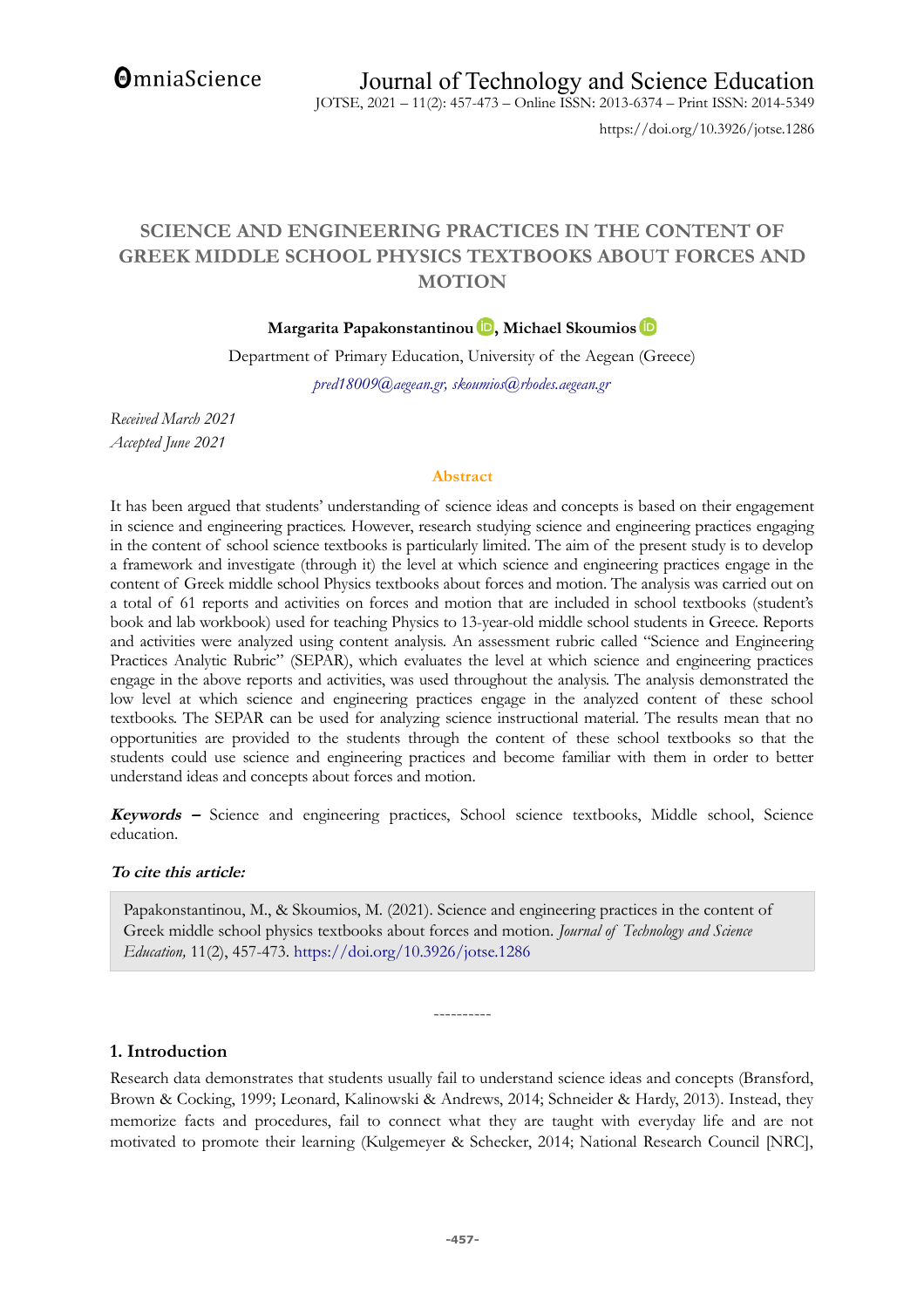2012; Organisation for Economic Co-Operation Development [OECD], 2016). This means that it is important to study the reasons why science education has not produced satisfactory learning outcomes.

The simplest version of a framework for studying the educational process includes the students, the instructional material and the teachers (Chingos & Whitehurst, 2012). It has been underlined that research efforts into studying the educational process have largely been focused on teachers and students rather than on the instructional material (Banilower, Smith, Weiss, Malzahn, Campbell & Weis, 2013). However, the instructional material, especially school textbooks, dominates the teaching practice, as it is particularly frequently used by the teachers. In particular, the school textbook is often the primary instructional medium used for teaching science at school (Davis, Janssen & Van Driel, 2016; Fan & Zhu, 2007). The school textbook directly affects students' learning while the students interact with it and indirectly affects students learning through its effect on the teachers and their instructional decisions during the teaching process (Bergqvist & Chang Rundgren, 2017; Chiappetta & Fillman, 2007; DiGiuseppe, 2014; Mullis, Martin, Foy & Arora, 2012). Therefore, the learning process is to a great extent based on the school textbook both teachers and students use during teaching and learning. That is why the analysis of school textbooks has been the focus of systematic research.

Especially in recent years, it has been argued that students' understanding of science ideas and concepts is based on students' engagement in science and engineering practices (NRC, 2012). As a result, the development of such practices in students as well as the students' engagement in them is a main goal of students' science learning. "Tensions have emerged as science education researchers and practitioners have increasingly prioritized students' development of, and engagement in, science practices over students' acquisition of declarative knowledge about science concepts and processes" (Pierson, Clark & Kelly, 2019: page 833).

Although students' engagement in science and engineering practices is considered particularly important for their science learning, research investigating the level at which such practices engage in school science textbooks is more limited (Cellitti, Likely, Moy & Wright, 2018). Even though students' learning depends on the way teachers implement the instructional material, the design quality of instructional material plays a fundamental role in its implementation (Yang, Liu & Liu, 2019). In this direction, it is necessary to establish frameworks through which the analysis of school textbooks is possible with regard to the practices engaged in them. Therefore, there is a serious need for conducting research focused on establishing frameworks of analysis and, through these frameworks, on investigating the engagement of science and engineering practices in the content of school science textbooks.

This study is focused on content about forces and motion that is included in middle school Physics textbooks used by 13-year-old students in Greece. Through a framework (an assessment rubric), it investigates the opportunities provided by the content of these school textbooks to the students so that the latter can become familiar with science and engineering practices. The purpose of this study is to develop a framework and investigate (through this framework) science and engineering practices engaging in the chapters of forces and motion of middle school Physics textbooks (student's book and lab workbook) used in Greece. In particular, the study aims to answer the following research question: what is the level of engagement of science and engineering practices in reports and activities on forces and motion included in Greek middle school Physics textbooks?

## **2. Theoretical Background**

According to the US National Research Council, "science is not just a body of knowledge that reflects current understanding of the world; it is also a set of practices used to establish, extend, and refine that knowledge. Both elements –knowledge and practice– are essential" (NRC, 2012: page 26). Therefore, NRC has set the engagement of students in practices as a main goal of science education. The term science and engineering practices refers to the practices scientists engage in while investigating phenomena and building models and theories about the natural world, or engineers while designing and building models and systems (NGSS Lead States, 2013). The following eight science and engineering practices have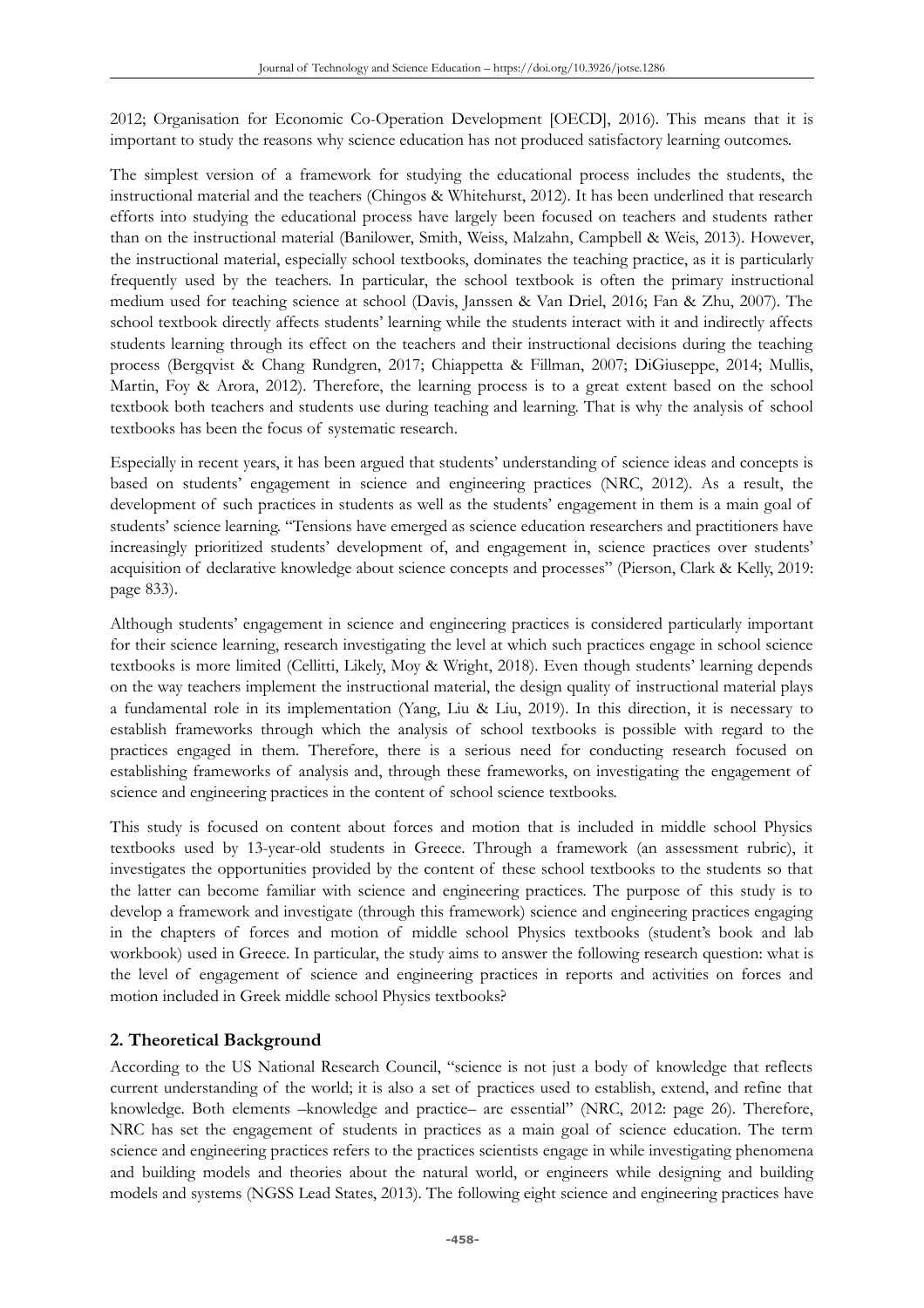been proposed for science education (NGSS Lead States, 2013; NRC, 2012): (a) asking questions (for science) and defining problems (for engineering), (b) developing and using models, (c) planning and carrying out investigations, (d) analyzing and interpreting data, (e) using mathematics and computational thinking, (f) constructing explanations (for science) and designing solutions (for engineering), (g) engaging in argument from evidence and (h) obtaining, evaluating, and communicating information.

Students' engagement in science and engineering practices has significant effects on both their cognitive and emotional domains. In particular, it has been argued that students' engagement in science and engineering practices could help them understand the process for developing scientific knowledge and even construct complex science ideas and concepts (Duschl, Schweingruber & Shouse, 2007; NRC, 2012). Moreover, when students engage in science and engineering practices, they actively participate in the learning process, while their curiosity and interest are aroused more than when they simply memorize or recall information (Inkinen, Klager, Juuti, Schneider, Salmela-Aro, Krajcik et al., 2020; Krajcik, 2015; Miller, Manz, Russ, Stroupe & Berland, 2018). Research data also demonstrates that teaching based on such practices may support students' feeling that they can successfully learn science (Mody, 2015).

## **3. Literature Review**

Research focused on analyzing school science textbooks is particularly extensive. A recent literature review carried out by Vojíř and Rusek (2019) studied research papers focused on analyzing school science textbooks published between 2000 and 2018. In particular, 183 research papers analyzing school science textbooks were studied. The majority of them focused on selecting and organizing the content, on teaching methods and visual images as well as on the language used in the textbooks that were studied. Over the years, the number of similar research papers increased, which proves that the analysis of school textbooks is a matter of great research interest.

Among the papers focusing on analyzing the content of school science textbooks there are also papers on inquiry processes engaging in the content of school science textbooks. More specifically, there are research papers that focus on the evaluation of the instructional efficiency of inquiry processes engaging in the content of school textbooks. This category also includes frameworks of analysis through which school textbook activities can be analyzed with regard to the inquiry skills the students are expected to develop (Germann, Haskins & Auls, 1996; Al-Naqbi, 2010; Tamir & Lunetta, 1981).

Other research papers focused on educational functions of inquiry processes engaging in the content of school textbooks. In this direction, Millar (2010) proposed a framework of analysis ("Practical Activity Analysis Inventory") that can be used for analyzing activities as to whether they promote in the students connections between the domain of objects and observables and the domain of ideas, while Yang and Liu (2016) proposed a different framework of analysis ("Inquiry-based Tasks Analysis Inventory") through which activities can be analyzed along four axes with regard to whether they help students understand concepts, develop inquiry process skills, understand scientific inquiries and develop higher-order thinking skills. The above framework was used for analyzing school Biology textbooks in China and revealed that only a few of their activities provided the students with adequate opportunities to understand scientific concepts and inquiry processes, while school textbooks only focused on certain inquiry process skills (Yang et al., 2019).

There are also research papers focusing on discriminating the openness levels of inquiry processes engaging in school textbook content. These papers analyze the activities of the textbooks with regard to whether the questions, the methods of the inquiry process and the solutions are provided to the students or the students are left to provide them (Bell, Smetana & Binns, 2005; Bulunuz, Jarrett & Martin-Hansen, 2012; Fay, Grove, Towns & Bretz, 2007; Germann et al., 1996; Herron, 1971; Wenning, 2007).

Other research papers focused on whether inquiry processes are described by certain features, as the latter have been determined by NRC (1996), which engage in school textbook content. Dunne, Mahdi and O'Reilly (2013) analyzed primary school science textbooks of Ireland with regard to the features of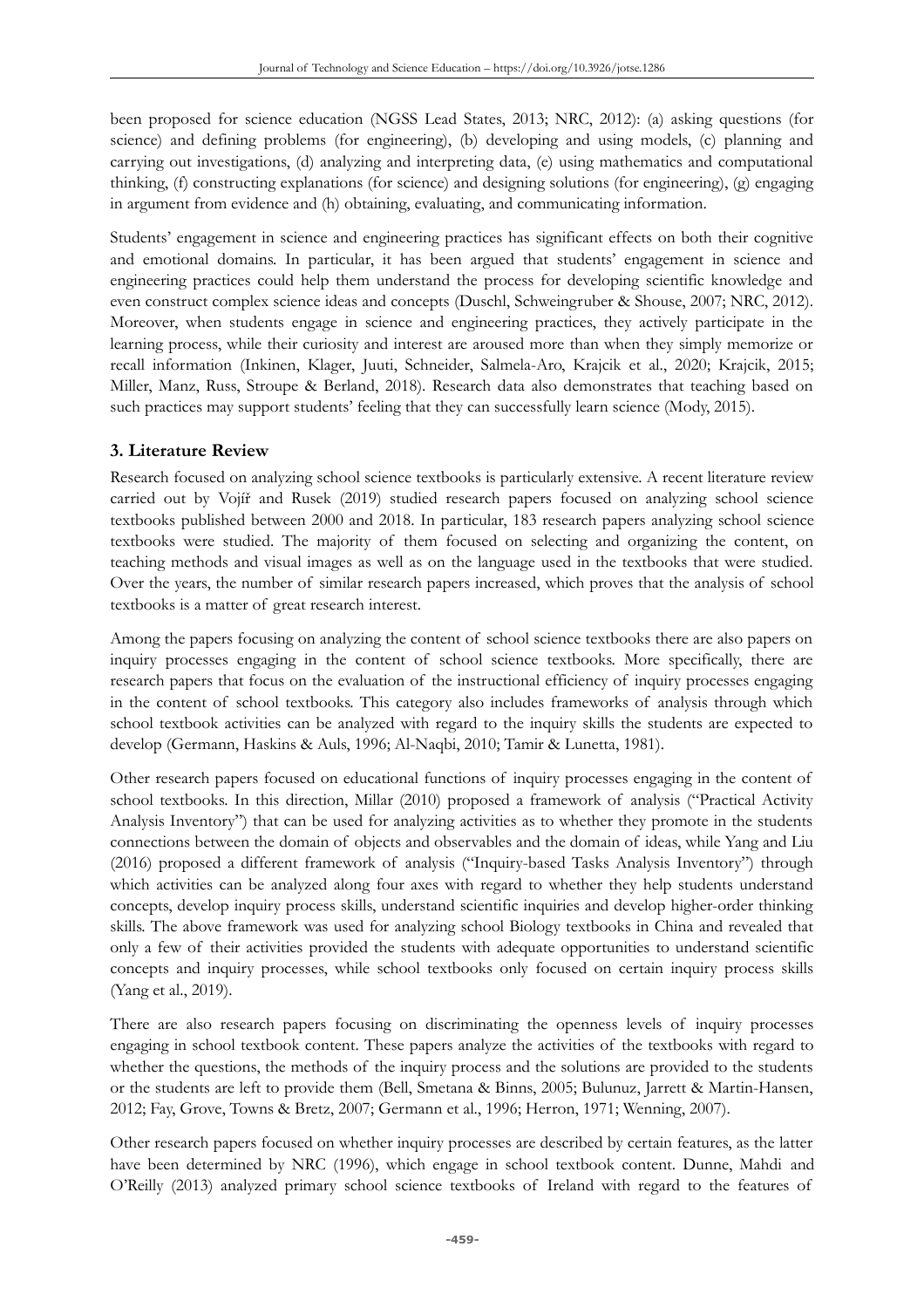inquiry processes and discovered that most of their activities included such features. However, the analysis of school chemistry textbooks in Turkey demonstrated that they did not include adequate features of scientific inquiry (Kahveci, 2010). Based on these features of scientific inquiry (NRC, 1996),

Aldahmash, Mansour, Alshamrani and Almohi (2016) proposed a rubric for each of these features in order to analyze high-school science textbooks of Saudi Arabia. It emerged that main features of the scientific inquiry engaged in almost half of their activities. However, certain features occurred more frequently than others, which occurred more rarely, and the inclusion of these features was "teacher-centered".

Therefore, it becomes evident that there is extensive research focusing on analyzing school science textbooks, while a substantial part of the research has focused on inquiry processes engaging in school textbook content. But, in recent years, the necessity of engaging students in science and engineering practices has been underlined, as it has been argued that the engagement of students in these practices is necessary in order to understand science ideas and concepts (NGSS Lead States, 2013). In this direction, based on a framework of analysis they developed in order to analyze online science lessons with regard to the dimensions of science and engineering practices engaging in their content, Cellitti et al. (2018) found that only certain practices engage in their activities and, more specifically, only certain of their dimensions.

Although the importance of science and engineering practices in science education has been recognized, research on analyzing printed or digital instructional material with regard to the practices engaging in its content is particularly limited. Furthermore, this research analyzed the occurrence of only certain dimensions of science and engineering practices in science lessons, but the level at which these practices engage in the instructional material, and especially in school textbooks, was not investigated. This reveals the necessity of conducting research focusing on both constructing frameworks of analysis that include the properly graduated engagement levels of these practices and analyzing school science textbooks with regard to the opportunities the students are provided with in order to engage in science and engineering practices as well as with regard to the level at which these practices engage in school textbook content.

## **4. Methodology**

## **4.1. Research Design**

Reports and activities on forces and motion included in Greek middle school Physics textbooks were analyzed using content analysis (Hsieh & Shannon, 2005; Krippendorff, 2013). Content analysis is a widely spread and tested method for analyzing school textbooks (Strijbos, Martens, Prins & Jochems, 2006) and is in line with the purpose of the present study since it allows the identification of different science and engineering practices as well as the levels at which they are involved in the sections of the content of the school textbooks selected to be analyzed.

The research process was divided into three phases. At first, reports and activities (units of analysis) on forces and motion that are included in middle school Physics textbooks were identified. Then, a framework for the analysis of the instructional material (school textbooks) was developed and, through this, the instructional material was analyzed, the data was processed, and the conclusions were drawn.

#### **4.2. Sample and Units of Analysis**

This study focuses on analyzing the chapters on forces and motion that are included in middle school Physics textbooks used by 13-year-old students in Greece. The Greek educational system comprises three stages. The first stage is the compulsory six-year primary school, including students aged between six and twelve years old. The second stage, the middle school (Gymnasium), covers the three following years of compulsory education, with students aged between twelve and fifteen years old. Finally, the third stage, the high school (Lyceum), covers three years of non-compulsory education, with students aged between sixteen and eighteen years old. Primary school students are taught science as a single subject, while when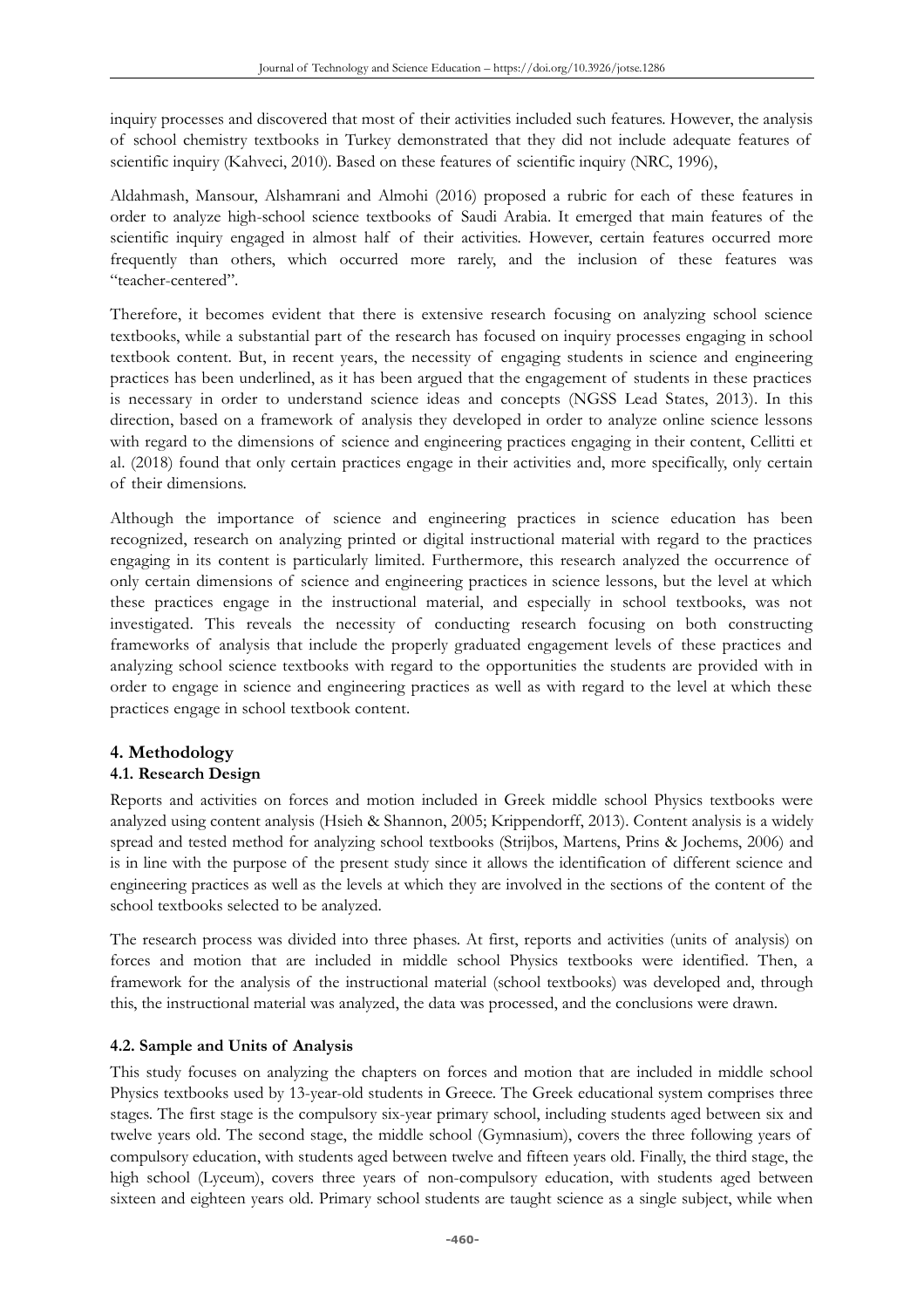they attend the Gymnasium and the Lyceum, they are taught four distinct subjects, i.e. Physics, Chemistry, Biology and Geology.

At the beginning of each academic year, the students of each grade are provided by the Greek Ministry of Education and Religious Affairs with the school textbooks they are to be taught. There are specific textbooks for the students of each grade and all students receive the same textbooks. There is no possibility for teachers to choose the textbooks. Second grade middle school students (13 years old) are provided with the same Physics textbooks (a student's book and a lab workbook). The conceptual areas of forces and motion is prominent in the content of these textbooks and cover their greatest part.

Any conceptual unit independent of the rest text and able to make complete sense was described as unit of analysis. This means that it has a beginning and an end, while its content is relatively independent, i.e. it can be identified and separated from the other units of analysis. Sometimes the unit of analysis is identified with a subunit of the school textbook, as specified by the authors. However, there are times when the subunit is divided into separate units of analysis because differentiations can be detected in their conceptual contents. In particular, every report (text section that makes sense), every activity (problem, question) and every activity of the lab workbook was considered as a unit of analysis. The unit of analysis consists of the text part and the accompanying representations. The research sample included the units of analysis of the chapter on forces and motion of the second grade Greek middle school Physics textbooks (student's book, lab workbook). There was a total of 61 units of analysis.

#### **4.3. Analysis Framework**

Research on establishing frameworks that analyze instruction with regard to the science practices it includes is particularly limited. More specifically, a four-level rubric has been proposed ("Science Practices Continuum"), which evaluates the level at which teachers and students engage each science practice in science teaching (McNeill, Katsh-Singer & Pelletier, 2015). However, this framework is mainly focused on teachers and students during the teaching process rather than on school textbooks.

For the purposes of analyzing school science textbooks with regard to the science practices engaged, the frameworks that have been used evaluate whether or not certain individual dimensions of science practices engage in school textbooks (Cellitti et al., 2018). However, they do not evaluate the levels at which these practices (as a whole and not as separate dimensions) engage in school textbooks. Moreover, the above frameworks of analysis only include science practices. They do not include engineering practices. Therefore, there is necessity of establishing a framework that examines the level at which science and engineering practices engage in the content of school science textbooks.

In the framework that was specially developed for the needs of this study, Science and Engineering Practices Analytic Rubric (SEPAR) evaluates the level at which science and engineering practices engage in the content of school textbooks (Table 1). This framework is a rubric with four levels for each practice. The established framework was based on the framework developed by McNeill et al. (2015) and on Appendix F of NGSS, and especially on its data about Grades 6-8 (NGSS Lead States, 2013). The levels differ according to the extent to which the practice engages in the units of analysis. When a unit of analysis fails to provide the students with opportunities to engage in a practice, it is classified at level 0. The other levels (1, 2 and 3) represent increasing proficiency in practice. For example, regarding the science and engineering practice in planning and carrying out investigations, when the students are not provided with opportunities to design or conduct investigations through a unit of analysis, then this unit of analysis is classified at level 0. When, through a unit of analysis, the students are provided with opportunities to conduct investigations but those opportunities are guided by the school textbook (i.e. the students are not let to make decisions on experimental variables or investigational methods), then this unit of analysis is classified at level 1. Level 2 includes a unit of analysis that provides the students with opportunities to design or conduct investigations for the collection of data, while these opportunities allow the students to make decisions on experimental variables, controls and investigational methods (e.g. number of trials). Finally, level 3 includes a unit of analysis that, on the one hand, provides the students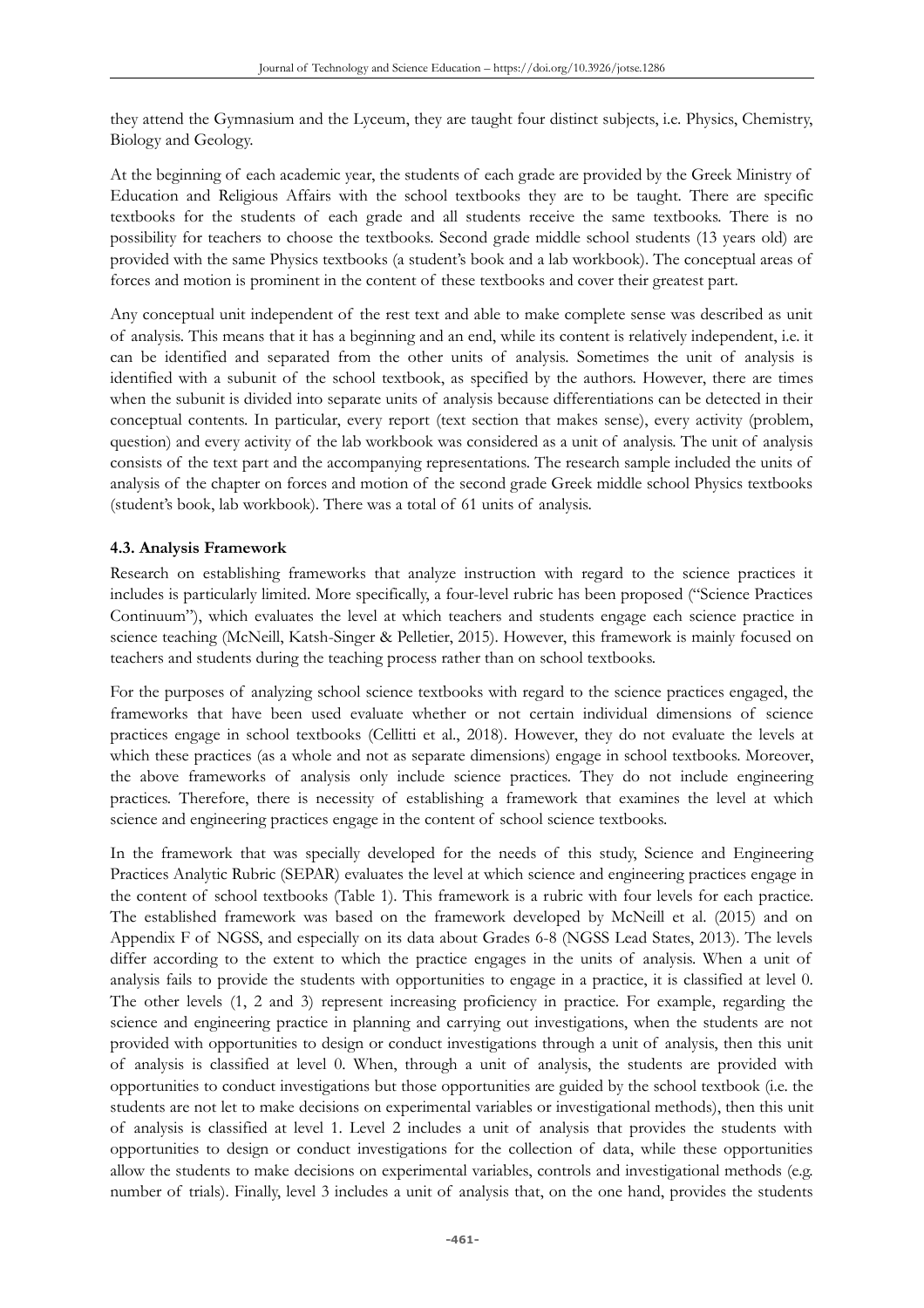with opportunities to design and, on the other hand, provides the students with opportunities to conduct investigations for the collection of data, while these opportunities allow the students to make decisions on experimental variables, controls and investigational methods.

| Science and<br>Engineering<br>Practices            | Level 0                                                                                                                                                                                                                                                                                                                                                                                                                                                                                          | Level 1                                                                                                                                                                                                                                                                                                                                                                                                              | Level <sub>2</sub>                                                                                                                                                                                                                                                                                                                                                                                                                                                                                                                                                                                    |                                                                                                                                                                                                                                                                                                                                                                                                                                                                                                                                                                             |  |
|----------------------------------------------------|--------------------------------------------------------------------------------------------------------------------------------------------------------------------------------------------------------------------------------------------------------------------------------------------------------------------------------------------------------------------------------------------------------------------------------------------------------------------------------------------------|----------------------------------------------------------------------------------------------------------------------------------------------------------------------------------------------------------------------------------------------------------------------------------------------------------------------------------------------------------------------------------------------------------------------|-------------------------------------------------------------------------------------------------------------------------------------------------------------------------------------------------------------------------------------------------------------------------------------------------------------------------------------------------------------------------------------------------------------------------------------------------------------------------------------------------------------------------------------------------------------------------------------------------------|-----------------------------------------------------------------------------------------------------------------------------------------------------------------------------------------------------------------------------------------------------------------------------------------------------------------------------------------------------------------------------------------------------------------------------------------------------------------------------------------------------------------------------------------------------------------------------|--|
| 1. Asking<br>questions and<br>defining<br>problems | The<br>instructional<br>material does<br>not provide the<br>students with<br>opportunities<br>to ask<br>questions or<br>define<br>problems.                                                                                                                                                                                                                                                                                                                                                      | The instructional material<br>provides the students<br>with opportunities to ask<br>questions or define<br>problems. It is not<br>clarified whether the<br>questions to be asked<br>should be scientific or<br>non-scientific or whether<br>the problems to be<br>defined can be solved (by<br>using previously obtained<br>knowledge) through the<br>development of an<br>object, a tool, a process or<br>a system. | The instructional<br>material provides the<br>students with<br>opportunities to ask<br>questions or define<br>problems. It is clarified<br>that the questions to be<br>asked should be<br>scientific, while the<br>problems to be defined<br>should be solved<br>through the<br>development of an<br>object, a tool, a process<br>or a system. It is not<br>clarified whether the<br>merits and limitations of<br>the questions to be<br>asked should be<br>evaluated or the criteria<br>for the materials, the<br>time or the cost of<br>solving the problems to<br>be defined are not<br>clarified. | The instructional material<br>provides the students<br>with opportunities to ask<br>questions or define<br>problems. It is clarified<br>that the questions to be<br>asked should be scientific,<br>while the problems to be<br>defined should be solved<br>through the development<br>of an object, a tool, a<br>process or a system. It is<br>clarified that the merits<br>and limitations of the<br>questions to be asked<br>should be evaluated or the<br>criteria for the materials,<br>the time or the cost of<br>solving the problems to<br>be defined are clarified. |  |
| 2. Developing<br>and using<br>models               | The instructional material<br>provides the students<br>with opportunities to<br>create or use models. It is<br>The<br>instructional<br>not clarified whether the<br>material does<br>models should focus on<br>not provide the<br>describing natural<br>students with<br>phenomena or on<br>opportunities<br>predicting and explaining<br>the natural world. It is not<br>to create or use<br>models.<br>clarified whether the<br>merits and limitations of<br>the model should be<br>evaluated. |                                                                                                                                                                                                                                                                                                                                                                                                                      | The instructional<br>material provides the<br>students with<br>opportunities to create<br>or use models focused<br>on predicting or<br>explaining the natural<br>world. It is not clarified<br>whether the merits and<br>limitations of the model<br>should be evaluated.                                                                                                                                                                                                                                                                                                                             | The instructional material<br>provides the students<br>with opportunities to<br>create or use models<br>focused on predicting or<br>explaining the natural<br>world. It is clarified that<br>the merits and limitations<br>of the model should be<br>evaluated.                                                                                                                                                                                                                                                                                                             |  |
| 3. Planning and<br>carrying out<br>investigations  | The instructional material<br>provides the students with<br>The<br>opportunities to conduct<br>instructional<br>investigations, although<br>material does<br>these opportunities are<br>not provide the<br>usually guided by the<br>students with<br>instructional material. It is<br>opportunities<br>not clarified whether<br>to design or<br>decisions on experimental<br>conduct<br>variables or the<br>investigations.<br>investigational method<br>should be made.                         |                                                                                                                                                                                                                                                                                                                                                                                                                      | The instructional<br>material provides the<br>students with<br>opportunities to design<br>or conduct<br>investigations for data<br>collection. These<br>opportunities allow the<br>students to make<br>decisions on<br>experimental variables,<br>controls and<br>investigational methods.                                                                                                                                                                                                                                                                                                            | The instructional material<br>provides the students<br>with opportunities to<br>design and conduct<br>investigations for data<br>collection. These<br>opportunities allow the<br>students to make<br>decisions on experimental<br>variables, controls and<br>investigational methods.                                                                                                                                                                                                                                                                                       |  |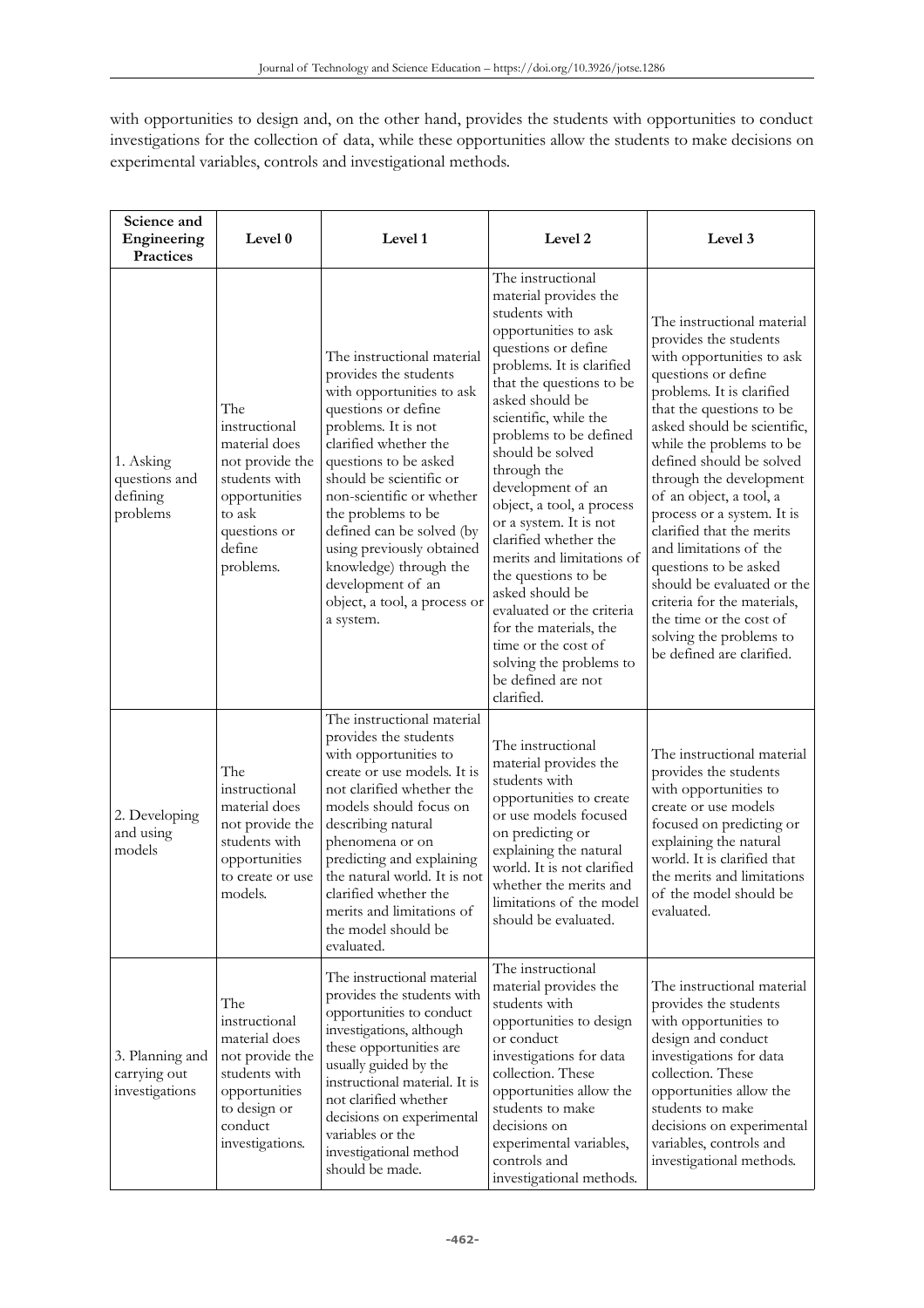| Science and<br>Engineering<br>Practices                       | Level 0                                                                                                                                                                                                                                                | Level 1                                                                                                                                                                                                                                                                                                                                                                                                                     | Level 2                                                                                                                                                                                                                                                                                                                                                                                                                                                                                 | Level 3                                                                                                                                                                                                                                                                                                                                                                                                                                     |
|---------------------------------------------------------------|--------------------------------------------------------------------------------------------------------------------------------------------------------------------------------------------------------------------------------------------------------|-----------------------------------------------------------------------------------------------------------------------------------------------------------------------------------------------------------------------------------------------------------------------------------------------------------------------------------------------------------------------------------------------------------------------------|-----------------------------------------------------------------------------------------------------------------------------------------------------------------------------------------------------------------------------------------------------------------------------------------------------------------------------------------------------------------------------------------------------------------------------------------------------------------------------------------|---------------------------------------------------------------------------------------------------------------------------------------------------------------------------------------------------------------------------------------------------------------------------------------------------------------------------------------------------------------------------------------------------------------------------------------------|
| 4. Analyzing<br>and interpreting<br>data                      | The<br>instructional<br>material does<br>not provide the<br>students with<br>opportunities<br>to analyze data.<br>The<br>instructional<br>material may<br>provide the<br>students with<br>opportunities<br>to record data<br>but not to<br>analyze it. | The instructional material<br>provides the students<br>with opportunities to<br>work with data, which<br>could include organizing<br>or grouping the data.<br>However, these<br>opportunities do not<br>support the students in<br>recognizing patterns or<br>relationships in the<br>natural world.                                                                                                                        | The instructional<br>material provides the<br>students with<br>opportunities to work<br>with data so as to<br>organize or group the<br>data in a table or a<br>graph. These<br>opportunities support<br>the students in drawing<br>conclusions from the<br>data through<br>recognizing patterns and<br>relationships in the<br>natural world.                                                                                                                                           | The instructional material<br>provides the students<br>with opportunities to<br>make decisions about<br>how they will analyze the<br>data (i.e. in a graph or a<br>table) and work with the<br>data in order to create the<br>representation. These<br>opportunities support the<br>students in drawing<br>conclusions from the data<br>through recognizing<br>patterns and relationships<br>in the natural world.                          |
| 5. Using<br>mathematics<br>and<br>computational<br>thinking   | The<br>instructional<br>material does<br>not provide the<br>students with<br>opportunities<br>to use<br>mathematical<br>skills (e.g.<br>measurements)<br>or concepts<br>(e.g. sum).                                                                    | The instructional material<br>provides the students<br>with opportunities to use<br>mathematical skills or<br>concepts, although they<br>are not connected to<br>answering a scientific<br>question.                                                                                                                                                                                                                        | The instructional<br>material provides the<br>students with<br>opportunities to use<br>mathematical skills or<br>concepts that are<br>connected to answering<br>a scientific question.                                                                                                                                                                                                                                                                                                  | The instructional<br>material provides the<br>students with<br>opportunities to make<br>decisions about what<br>mathematical skills or<br>concepts to use. The<br>students are provided<br>with opportunities to use<br>mathematical skills or<br>concepts to answer a<br>scientific question.                                                                                                                                              |
| 6. Constructing<br>explanations<br>and designing<br>solutions | The<br>instructional<br>material does<br>not provide the<br>students with<br>opportunities<br>to construct<br>scientific<br>explanations<br>(relating to how<br>or why a<br>phenomenon<br>takes place) or<br>design<br>solutions to<br>problems.       | The instructional material<br>provides the students<br>with opportunities to<br>construct scientific<br>explanations (relating to<br>how or why a<br>phenomenon takes place)<br>without encouraging<br>them to use appropriate<br>evidence and reasonings<br>or design solutions to<br>problems, without<br>implementing scientific<br>ideas and without<br>inventing or contrasting<br>multiple solutions to a<br>problem. | The instructional<br>material provides the<br>students with<br>opportunities to<br>construct scientific<br>explanations by<br>encouraging them to use<br>appropriate evidence in<br>order to support<br>explanations or to<br>design solutions to<br>problems by<br>implementing scientific<br>ideas, though without<br>generating and<br>comparing multiple<br>solutions to a problem<br>based on how well they<br>meet the criteria and the<br>constraints of the design<br>solution. | The instructional material<br>provides the students<br>with opportunities to<br>construct scientific<br>explanations by<br>encouraging them to use<br>appropriate evidence and<br>reasonings in order to<br>support explanations or<br>to design solutions to<br>problems by generating<br>and comparing multiple<br>solutions to a problem<br>based on how well they<br>meet the criteria and the<br>constraints of the design<br>solution |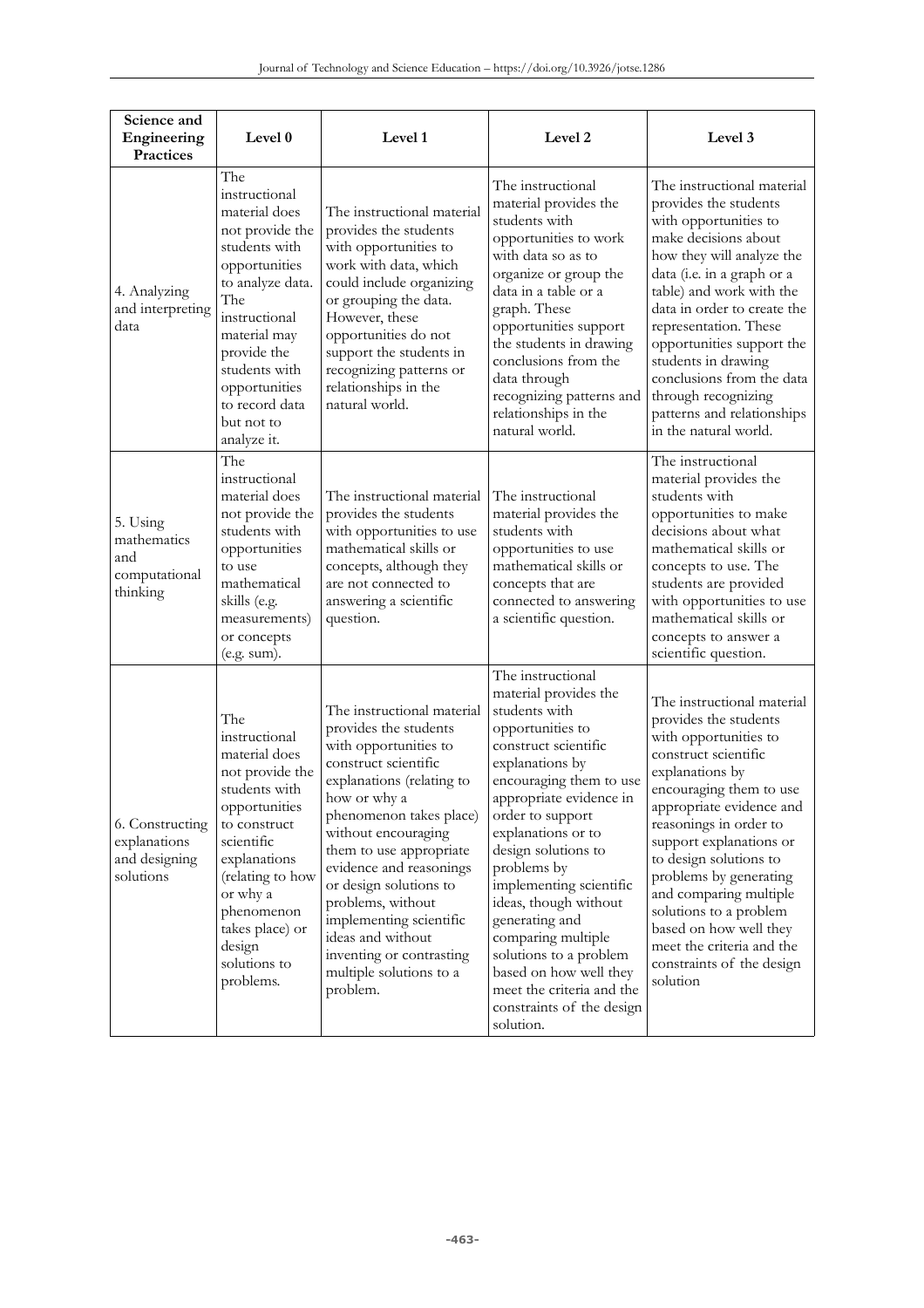| Science and<br>Engineering<br><b>Practices</b>                  | Level 0                                                                                                                                      | Level 1                                                                                                                                                                                                                                                                                                                                             | Level <sub>2</sub>                                                                                                                                                                                                                                                                                                                                                                                      | Level 3                                                                                                                                                                                                                                                                                                                                                                                                                                          |
|-----------------------------------------------------------------|----------------------------------------------------------------------------------------------------------------------------------------------|-----------------------------------------------------------------------------------------------------------------------------------------------------------------------------------------------------------------------------------------------------------------------------------------------------------------------------------------------------|---------------------------------------------------------------------------------------------------------------------------------------------------------------------------------------------------------------------------------------------------------------------------------------------------------------------------------------------------------------------------------------------------------|--------------------------------------------------------------------------------------------------------------------------------------------------------------------------------------------------------------------------------------------------------------------------------------------------------------------------------------------------------------------------------------------------------------------------------------------------|
| 7. Engaging in<br>argument from<br>evidence                     | The<br>instructional<br>material does<br>not provide the<br>students with<br>opportunities<br>to engage in<br>argumentation.                 | The instructional material<br>provides the students<br>with opportunities to<br>engage in argumentation<br>by encouraging them to<br>support their claims with<br>evidence or reasoning.<br>However, their discourse<br>is mainly guided by the<br>instructional material.                                                                          | The instructional<br>material provides the<br>students with<br>opportunities to engage<br>in argumentation that is<br>allowed to be guided by<br>the students. It should<br>be clarified that their<br>discourse should include<br>evidence and reasoning<br>in order to support their<br>claims. It is not clarified<br>whether the students<br>should engage in<br>criticism of the others'<br>ideas. | The instructional material<br>provides the students<br>with opportunities to<br>engage in argumentation<br>that is allowed to be<br>guided by the students. It<br>should be clarified that<br>their discourse should<br>include evidence and<br>reasoning (which connect<br>their evidence with their<br>claims) and judgments on<br>the opposing arguments<br>through which they<br>support and question<br>their own and the others'<br>ideas. |
| 8. Obtaining,<br>evaluating and<br>communicating<br>information | The<br>instructional<br>material does<br>not provide the<br>students with<br>opportunities<br>to read text for<br>scientific<br>information. | The instructional material<br>provides the students<br>with opportunities to<br>obtain scientific<br>information from texts,<br>though without evaluating<br>this information. They are<br>not encouraged to<br>contrast or combine<br>information from<br>multiple texts by<br>examining the strengths<br>of the information and<br>their sources. | The instructional<br>material provides the<br>students with<br>opportunities to read<br>and evaluate texts in<br>order to obtain scientific<br>information. They are<br>not encouraged to<br>contrast or combine<br>information from<br>multiple texts by<br>examining the strengths<br>of the information and<br>their sources.                                                                        | The instructional material<br>provides the students<br>with opportunities to read<br>and evaluate texts in order<br>to obtain scientific<br>information. They are<br>encouraged to contrast or<br>combine information<br>from multiple texts by<br>examining the strengths<br>of the information and<br>their sources.                                                                                                                           |

Table 1. Science and Engineering Practices Analytic Rubric (SEPAR)

## **4.4. Data Analysis**

The units of analysis were analyzed with regard to the levels of engagement of each of the eight science and engineering practices, on the basis of the SEPAR that was developed.

In order to ensure the reliability of content analysis, the latter was carried out by two independently working science education researchers. They codified every unit of analysis by describing the level' of each practice engaged in it and then calculated the degree of agreement of their results by using Cohen's kappa coefficient (Cohen, 1990). Kappa (k) coefficient in all eight practices was higher than 0.74 (0.75 for practices 2 and 6, 0.94 for the other practices). Any disagreements between the researchers were resolved through discussion.

Before the analysis started for the contents of the 61 units of analysis, a pilot analysis was carried out on a small sample of units of analysis of school textbooks in order to determine the levels of all eight practices. The pilot research was necessary for the researchers to get acquainted with the rubric and to discuss whether they needed to make any corrections in the analysis process. After analyzing the 61 units of analysis, the frequencies and percentages of the levels at which the practices engage in the reports and activities analyzed were identified.

Below are three examples of activities from Greek middle school Physics textbooks followed by their analyses according to SEPAR.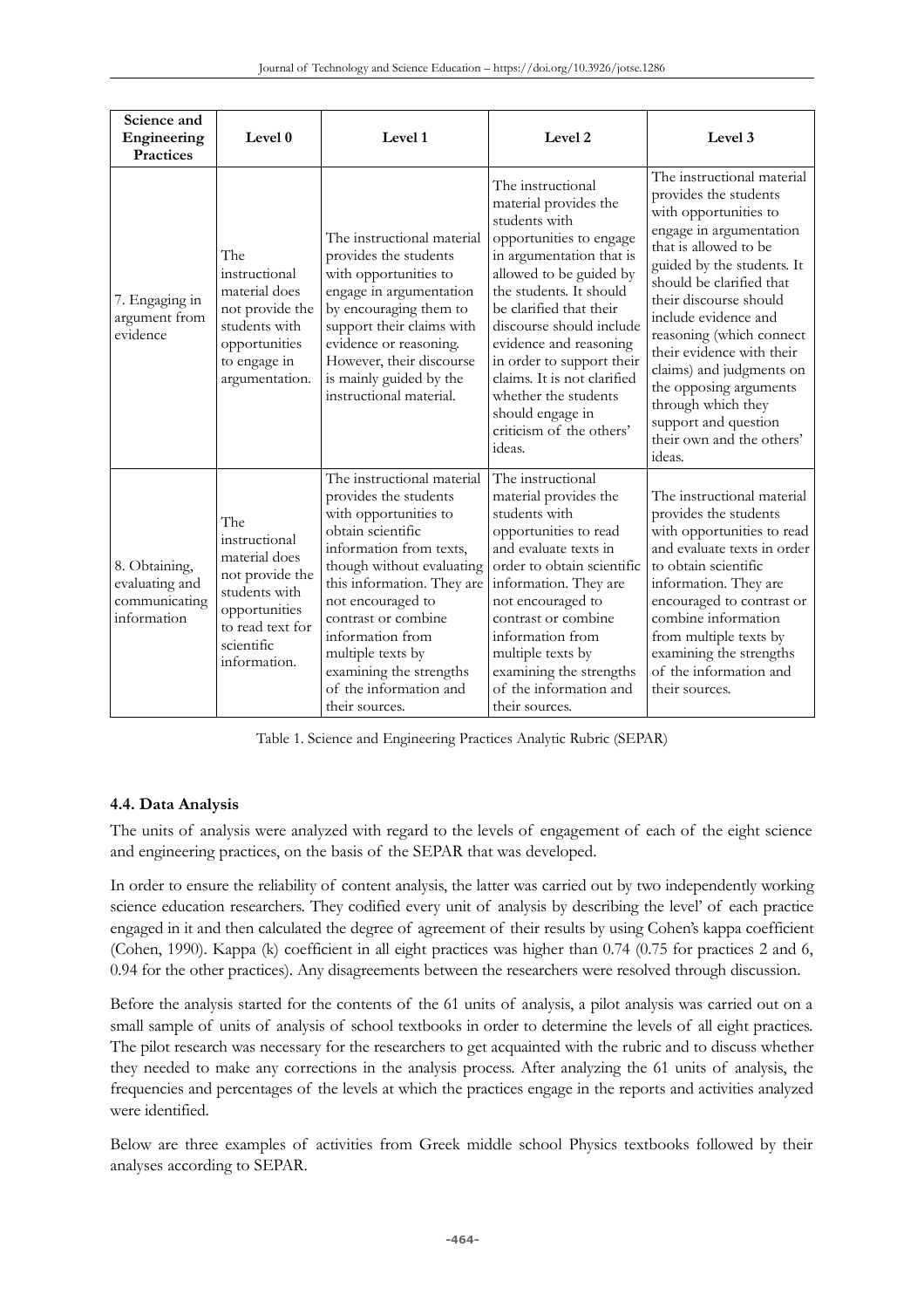## **Example 1**

"Circle the letter or the letters that correspond to the correct answers:

- a) action and reaction are equal and act in opposite directions,
- b) action and reaction are exerted on the same body,
- c) every action is always related to a reaction,
- d) the speeds of two bodies on which action and reaction are respectively exerted are varied in the same way."

#### **Analysis of Example 1**

The above activity does not provide the students with the opportunities to ask questions, develop and use models, design investigations, analyze data, use mathematical concepts, construct explanations, engage in argument or study a text in order to extract information. As a result, through this activity, the students do not engage in any of the eight science and engineering practices. It is therefore concluded that the level at which the practices engage in this activity, in accordance with SEPAR, is level 0.

## **Example 2**

"A rubber lies stationary on your desk. Draw the forces acting on the rubber and state by which object each of them comes from. Classify them into contact and non contact forces. Repeat the same steps while moving the rubber in one direction along the page of your notebook in order to erase a sentence."

#### **Analysis of Example 2**

The above activity engages the practice that is related to the development and use of models. In particular, through this activity, the students are provided with the opportunity to use models (by drawing forces represented as vectors). However, the students are not asked to predict and explain phenomena through the representation of forces. Also, the students are not asked to evaluate the model and its merits and limitations on representing forces in the specific activity. Hence, according to SEPAR, the practice involving the use of models engages in this activity at level 1. Furthermore, this activity does not provide the students with opportunities to engage in any of the seven other science and engineering practices. As a result, the remaining seven practices engage in this activity at level 0.

#### **Example 3**

"With the help of a rope a constant horizontal force is exerted on a box that moves in a straight line with constant velocity on a rough horizontal floor. If the force of weight exerted on the box is 200N and the force of friction is 80 N. (a) Draw all the forces exerted on the box, (b) Calculate the magnitude of the force exerted by the rope and the force exerted by the ground."



## **Analysis of Example 3**

The above activity engages the practice that is related to the development and use of models. Through this activity, the students are provided with the opportunity to use models (by drawing forces represented as vectors). Furthermore, the students are asked to predict and explain phenomena (they calculate the forces after taking into account both Newton's first law and the constant velocity of the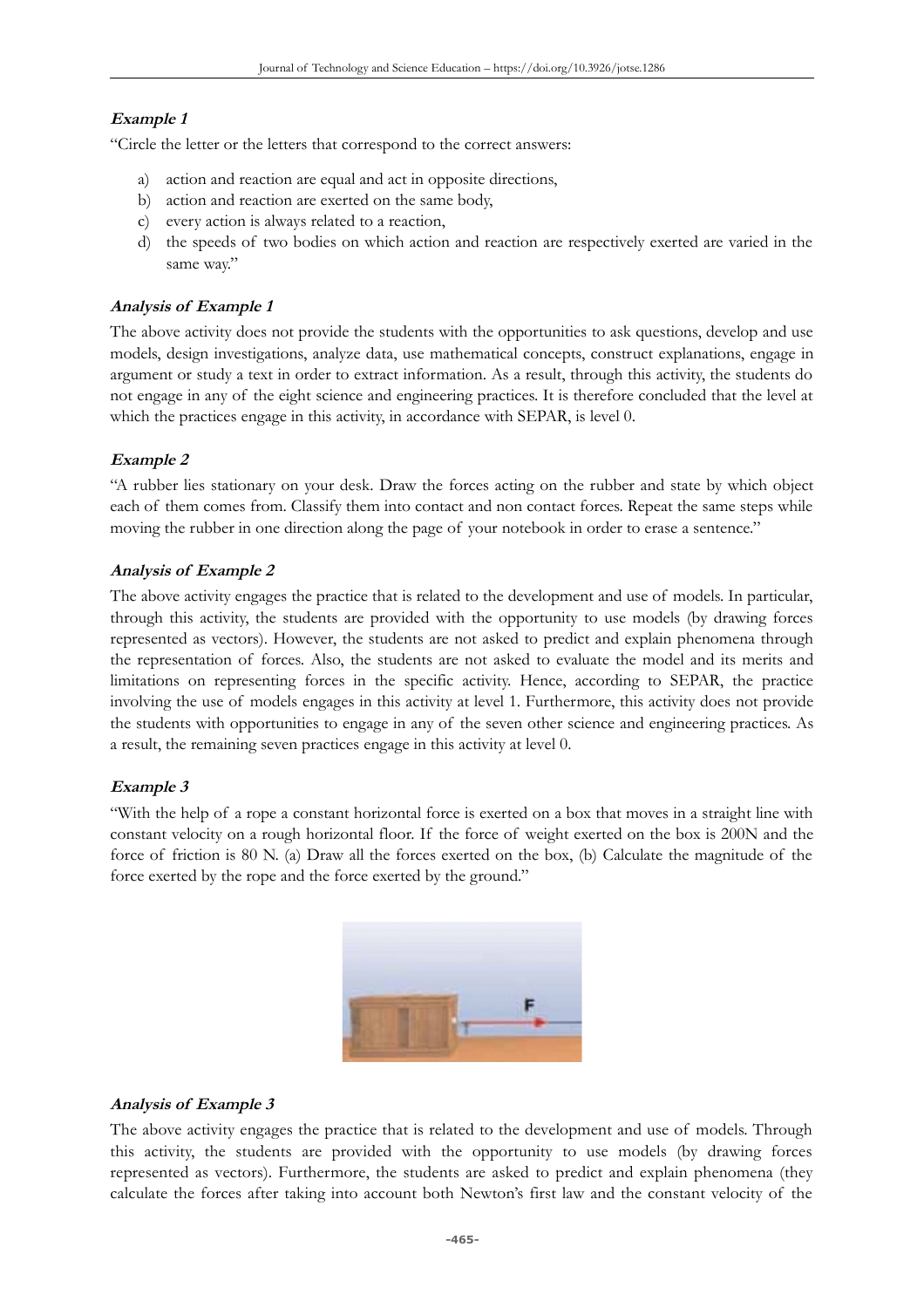box in the straight line) through the representation of forces. However, the students are not asked to evaluate the model and its merits and limitations on representing forces in the specific activity. Hence, according to SEPAR, the practice involving the use of models engages in this activity at level 2. Furthermore, this activity provides opportunities to use mathematics (they should use vector addition in order to calculate the forces) but they don't make decisions about what mathematical skills or concepts to use and they are not using mathematical skills or concepts to answer a scientific question. Hence, according to SEPAR, the practice involving the use of mathematics and computational thinking engages in this activity at level 1. Finally, this activity does not provide the students with opportunities to engage in any of the other six science and engineering practices. As a result, the remaining six practices engage in this activity at level 0.

#### **5. Results and Discussion**

Data analysis identified the levels of the practices involved in the content about forces and motion that is included in the middle school science textbooks that were studied. Table 2 shows the frequencies and percentages of the levels of science and engineering practices engaging in all 61 units of analysis.

Figure 1 shows the percentages of the levels of science and engineering practices engaging in all 61 units of analysis.

The practice of asking questions and defining problems seems to be completely absent from the content of school science textbooks about forces and motion that was analyzed. As a result, the specific textbooks do not provide the students with opportunities to ask questions, realize the difference between scientific and non-scientific questions, and evaluate the merits and limitations of scientific questions. Furthermore, they do not provide the students with opportunities to define problems that can be solved (using previously obtained knowledge) through the development of an object, a tool, a process or a system, as well as to define the criteria related to the materials, the time or the cost of solving the problems to be defined. However, it has been underlined that when the students themselves ask questions and define problems, their original conceptions may be activated and they can be helped in processing their knowledge (Chin & Osborne, 2008). Moreover, when students ask questions, they take the first step towards designing and conducting scientific investigations (Kahveci, 2010; Millar, Osborne & Nott, 1998). In addition, when students are provided with opportunities to ask questions or define problems, their active engagement in the teaching process may be increased, as demonstrated by empirical data (Reiser, Novak, Tipton & Adams, 2017).

| <b>Science and Engineering</b>                         | Level 0 |               | Level 1        |               | Level 2        |               | Level 3  |               |
|--------------------------------------------------------|---------|---------------|----------------|---------------|----------------|---------------|----------|---------------|
| <b>Practices</b>                                       | f       | $\frac{0}{0}$ | f              | $\frac{0}{0}$ | f              | $\frac{0}{0}$ | f        | $\frac{0}{0}$ |
| Asking questions and defining<br>problems              | 61      | 100           | $\theta$       | $\Omega$      | $\theta$       | $\theta$      | $\Omega$ |               |
| Developing and using models                            | 41      | 67.2          | 18             | 29.5          | $\overline{2}$ | 3.3           | $\Omega$ | $\Omega$      |
| Planning and carrying out<br>investigations            | 59      | 96.7          | $\overline{2}$ | 3.3           | $\theta$       | $\theta$      | $\Omega$ | $\Omega$      |
| Analyzing and interpreting data                        | 59      | 96.7          | $\overline{2}$ | 3.3           | $\theta$       | $\theta$      | $\Omega$ | $\Omega$      |
| Using mathematics and<br>computational thinking        | 51      | 83.6          | 10             | 16.4          | $\theta$       | $\theta$      | $\theta$ | $\Omega$      |
| Constructing explanations and<br>designing solutions   | 44      | 72.1          | 15             | 24.6          | $\overline{2}$ | 3.3           | $\Omega$ | $\Omega$      |
| Engaging in argument from<br>evidence                  | 58      | 95.1          | 3              | 4.9           | $\theta$       | $\theta$      | $\theta$ | $\theta$      |
| Obtaining, evaluating and<br>communicating information | 59      | 96.7          | $\overline{2}$ | 3.3           | $\theta$       | $\theta$      | $\Omega$ | $\Omega$      |

Table 2. Frequencies and Percentages of Practice Levels in Reports and Activities of Greek Middle School Science Textbooks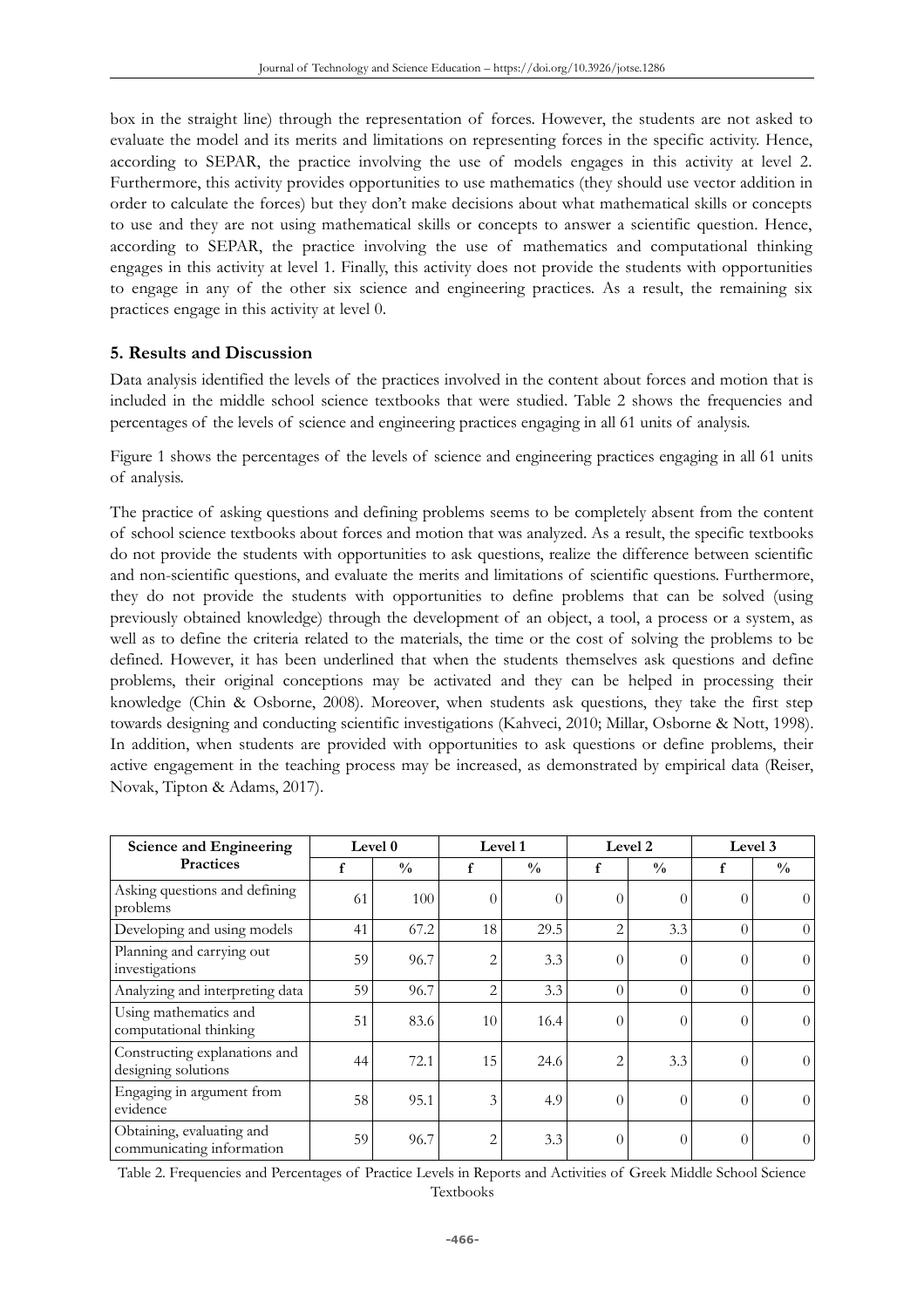

Figure 1. Percentages of Practice Levels in Reports and Activities of Greek Middle School Science Textbooks

Regarding the practice of developing and using models, it was found that there is a small number of units of analysis providing the students with opportunities to use models that aim to describe natural phenomena, while the students are rarely asked to provide predictions and explanations based on these models. Also, there were no units of analysis providing the students with opportunities to develop their own models. However, the development and use of models by the students as well as their familiarization with both the accompanying rules and their operation can contribute to understanding the phenomena for which these models have been developed (Ainsworth, Prain & Tytler, 2011). Furthermore, the use of models may help the students in asking scientific questions, constructing explanations, making predictions and communicating their ideas (Nersessian, 2008; Schwarz, Reiser, Davis, Kenyon, Achér, Fortus et al., 2009). In addition, developing models could arouse students' interest in the lessons. As a rule, during the lessons that follow the traditional teaching approach, the students are introduced to models, but they are not provided with the opportunity to develop models. Research data demonstrates that the development of models by the students themselves contributes to their active participation in the learning process (Inkinen et al., 2020).

Practices related to designing and conducting investigations as well as analyzing and interpreting data engage in a very small number of units of analysis. However, even in these cases, the engagement of the students is guided by the textbook. In particular, when students conduct investigations in these units of analysis, they do not decide on the experimental variables or the investigational method (e.g. number of tests). Moreover, when the students work on data, they are rarely provided with the opportunity to recognize patterns within the data. Nevertheless, it has already been pointed out that understanding science ideas and concepts requires the engagement of students in the stages and the progress of scientific investigation (Mercer, Dawes, Wegerif & Sams, 2004; OECD, 2013). Besides, this practice is considered necessary for understanding the nature of science (NRC, 2012; Pearson, Moje & Greenleaf, 2010), develop students' ability to produce justified explanations (NRC, 2012) and arouse students' interest in science lessons (Duschl & Bybee, 2014).

Regarding the practice of using mathematics and computational thinking, it was found that rarely does the content of school textbooks analyzed provide the students with the opportunity to use their mathematical skills or concepts. However, Orton and Roper (2000) have stressed that the use of mathematics and computational thinking may contribute to a deeper understanding of science ideas and concepts.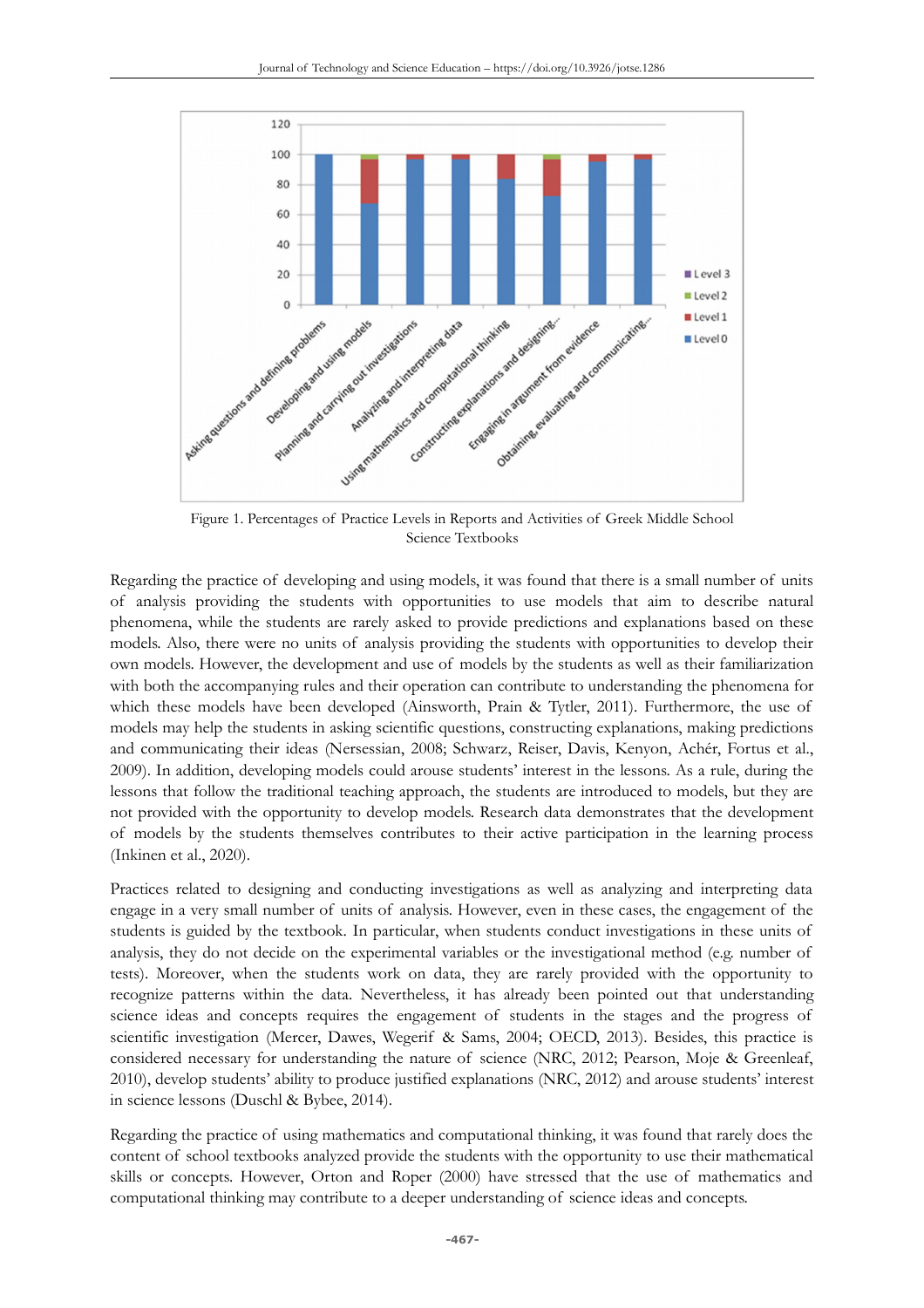The practice of constructing explanations and designing solutions can be found in a number of reports and activities of the textbooks. But even in these cases, rarely are the students encouraged to use evidence and reasonings. Still, the construction of explanations constitutes an essential element of students' science learning (NRC, 2012). In other words, the process of constructing scientific explanations and designing solutions may contribute to a deeper understanding of the content of science and the nature of science by the students (Sandoval & Reiser, 2004).

The practice of engaging in argument based on evidence occurs in only a small number of reports and activities of the school textbooks analyzed. There were no activities engaging the students in argumentation guided by themselves so that they could assess their own and their schoolmates' explanations. Nevertheless, the engagement in argument based on evidence is considered an essential element of students' science learning (NRC, 2012). The engagement in argument is necessary not only for those who intend to be actively involved in a scientific field but for every citizen as well. Citizens are necessary to evaluate scientific data they find on the Internet or in newspapers and journals in written form, or verbal data coming from television or radio broadcasts (McNeill & Krajcik, 2009). They should have developed the ability to evaluate arguments, determine whether their claims are based on evidence or whether the reasonings included are adequately justified. Furthermore, engaging in argument may help the students better understand science content (Pimvichai, Yuenyong & Buaraphan, 2019; Sandoval & Reiser, 2004).

Also, rarely are the students provided with the opportunity to obtain scientific information from "additional" texts, while they are not asked to evaluate this information or to compare or combine information from multiple texts by examining the strengths of this information and its sources. However, the above processes contribute to understanding science content and developing critical thinking (Pearson et al., 2010).

### **6. Conclusions**

The present study intended to investigate the level at which science and engineering practices engage in reports and activities on forces and motion included in Greek middle school Physics textbooks. This study demonstrated that the majority of reports and activities included in the middle school Physics textbook's chapter on forces do not provide the students with enough opportunities to engage in science and engineering practices. There is only a limited number of reports and activities that provide the students with opportunities to engage in practices, although the latter are guided by the textbook and the students are not allowed to take initiatives and, therefore, they do not become thoroughly familiar with science and engineering practices. There are almost no reports or activities through which the students are provided with both opportunities to engage in science and engineering practices and initiative to make decisions. The lack of engaged science and engineering practices from the largest part of the content of school textbooks analyzed possibly does not facilitate the students to understand ideas and concepts about the conceptual area of forces and become familiar with these practices.

The results of the present paper demonstrate that the content of the school textbooks analyzed should by revised. On the one hand, all science and engineering practices should engage in their content, while, on the other hand, the level at which these practices engage should be increased. However, additional research is required so that the efficiency of the activities that deeply engage these practices can further be investigated. It should also be noted that revising such activities requires experienced teachers who can properly implement them.

In this paper, a framework (SEPAR) was created for studying the level at which science and engineering practices engage in the content of school textbooks. The proposed SEPAR framework could be used in the fields of teaching practice and research. In the field of teaching practice, the SEPAR framework can be used by the teachers for analyzing both the instructional material they are provided with and the additional instructional material (printed or digital) they seek and find in other sources. Helped by this framework, the teachers can find out whether the goals they have set regarding practices are attainable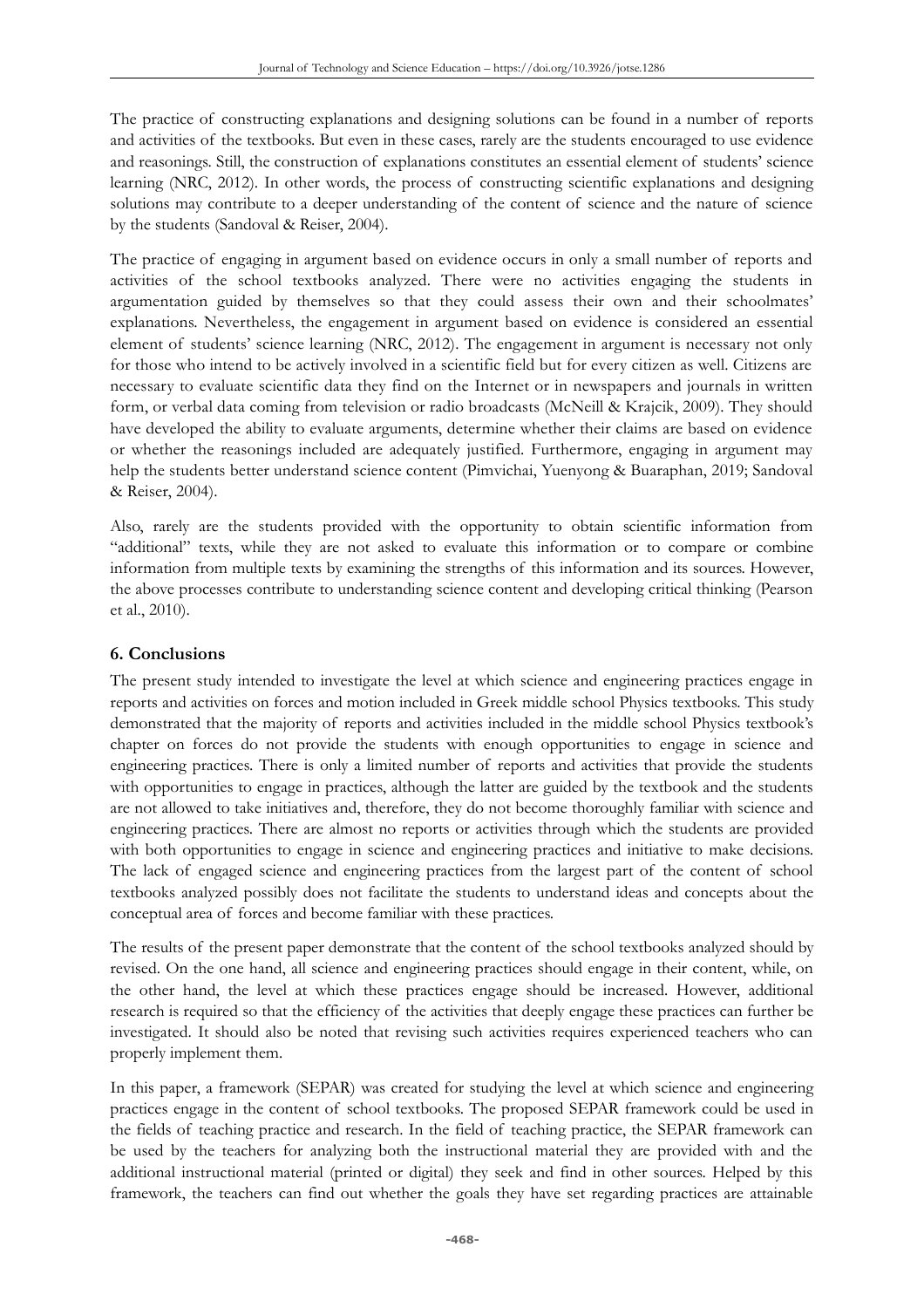through the instructional material they are provided with. Moreover, with the use of this framework, teachers can modify the activities of the instructional material. In the field of research, the SEPAR framework can be used by researchers for analyzing the instructional material used in science education by primary and secondary education schools, but also for analyzing new instructional material that will be produced in order to address the weaknesses of the current instructional material.

This paper focused on investigating the practices engaging in a specific chapter of middle school science textbooks. In order to obtain a more complete picture of the practices in which the students engage, it is necessary to analyze all chapters of primary and secondary school science textbooks used in the Greek educational system. Furthermore, in terms of research, it would be really interesting to analyze school textbooks of the same conceptual area (i.e. forces and motion) used in other countries, and contrast the results.

It should also be underlined that the present paper focused only on analyzing the content of school textbooks rather than implementing them within the school framework. Further research is required in order to systematically study the effect of using science and engineering practices by implementing the school textbooks on the students.

In addition, further research is required so that to produce instructional material based on more deeply engaging science and engineering practices and to study the effect of its implementation on both familiarizing the students with the use of science and engineering practices and on making science ideas and concepts understandable by the students.

## **Declaration of Conflicting Interests**

The authors declared no potential conflicts of interest with respect to the research, authorship, and/or publication of this article.

## **Funding**

The authors received no financial support for the research, authorship, and/or publication of this article.

## **References**

- Ainsworth, S., Prain, V., & Tytler, R. (2011). Drawing to learn in science. *Science*, 333(6046), 1096-1097. <https://doi.org/10.1126/science.1204153>
- Aldahmash, A.H., Mansour, N.S., Alshamrani, S.M., & Almohi, S. (2016). An analysis of activities in Saudi Arabian middle school science textbooks and workbooks for the inclusion of essential features of inquiry. *Research in Science Education*, 46(6), 879-900. <https://doi.org/10.1007/s11165-015-9485-7>
- Al-Naqbi, A.K. (2010). The degree to which UAE primary science workbooks promote scientific inquiry. *Research in Science & Technological Education*, 28(3), 227-247. <https://doi.org/10.1080/02635143.2010.506316>
- Banilower, E.R., Smith, P.S., Weiss, I.R., Malzahn, K.A., Campbell, K.M., & Weis, A.M. (2013). *Report of the 2012 National Survey of Science and Mathematics Education*. Chapel Hill, NC: Horizon Research, Inc. <http://www.horizon-research.com/2012nssme/research-products/reports/technical-report/>
- Bell, R.L., Smetana, L., & Binns, I. (2005). Simplifying inquiry instruction: Assessing the inquiry level of classroom activities. *The Science Teacher*, 72(7), 30-33. [http://www.nsta.org/store/product\\_detail.aspx?id=10.2505/4/tst05\\_072\\_07\\_30](http://www.nsta.org/store/product_detail.aspx?id=10.2505/4/tst05_072_07_30)
- Bergqvist, A., & Chang Rundgren, S. (2017). The influence of textbooks on teachers' knowledge of chemical bonding representations relative to students' difficulties understanding. *Research in Science and Technological Education,* 35(2), 215-237. <https://doi.org/10.1080/02635143.2017.1295934>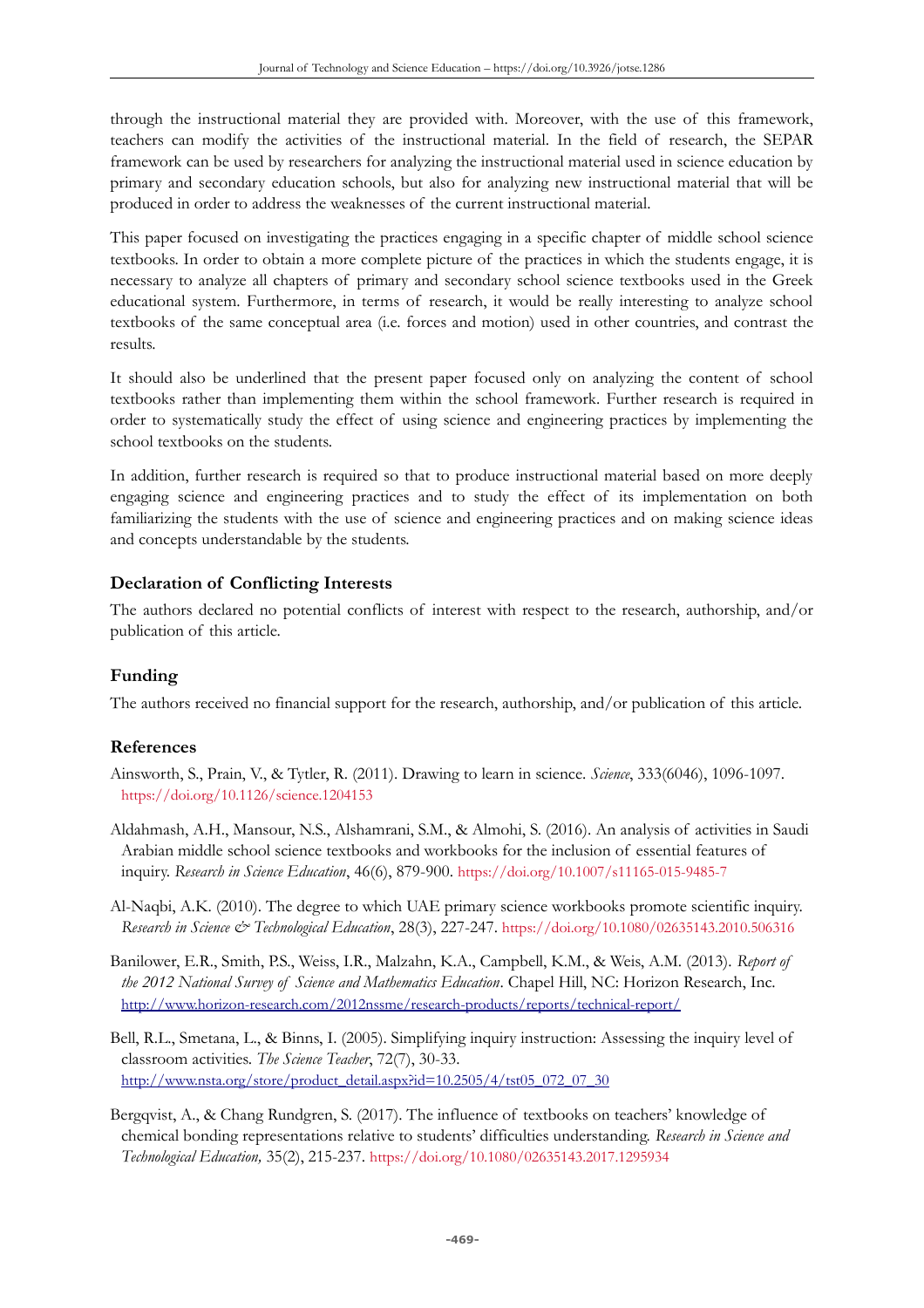- Bransford, J.D., Brown, A.L., & Cocking, R.R. (1999). *How people learn: Brain, mind, experience, and school.* National Academy Press.
- Bulunuz, M., Jarrett, O.S., & Martin-Hansen, L. (2012). Level of inquiry as motivator in an inquiry methods course for Preservice elementary teachers. *School Science and Mathematics*, 112(6), 330-339. <https://doi.org/10.1007/s11165-015-9485-7>
- Cellitti, J., Likely, R., Moy, M.K., & Wright, C.G. (2018). *A Content Analysis of NGSS Science and Engineering Practices in K-5 Curricula*. Paper presented at 2018 ASEE Annual Conference and Exposition, Salt Lake City, Utah. <https://peer.asee.org/29667>
- Chiappetta, E.L., & Fillman, D.A. (2007). Analysis of five high school biology textbooks used in the United States for inclusion of the nature of science. *International Journal of Science Education*, 29(15), 1847-1868. <https://doi.org/10.1080/09500690601159407>
- Chin, C., & Osborne, J. (2008). Students' questions: A potential resource for teaching and learning science. *Studies in Science Education*, 44(1), 1-39. <https://doi.org/10.1080/03057260701828101>
- Chingos, M.M., & Whitehurst, G.J. (2012, April). Choosing blindly: Instructional materials, teacher effectiveness, and the common core. [https://www.brookings.edu/wp](https://www.brookings.edu/wp-content/uploads/2016/06/0410_curriculum_chingos_whitehurst.pdf)[content/uploads/2016/06/0410\\_curriculum\\_chingos\\_whitehurst.pdf](https://www.brookings.edu/wp-content/uploads/2016/06/0410_curriculum_chingos_whitehurst.pdf)
- Cohen, J. (1990). Things I have learned (so far). *American Psychologist*, 45(12), 1304-1312. <https://doi.org/10.1037/0003-066x.45.12.1304>
- Davis, E.A., Janssen, F.J., & Van Driel, J.H. (2016). Teachers and science curriculum materials: Where we are and where we need to go. *Studies in Science Education*, 52(2), 127-160. <https://doi.org/10.1080/03057267.2016.1161701>
- DiGiuseppe, M. (2014). Representing nature of science in a science textbook: Exploring author-editor-publisher interactions. *International Journal of Science Education*, 36(7), 1061-1082. <https://doi.org/10.1080/09500693.2013.840405>
- Dunne, J., Mahdi, A.E., & O'Reilly, J. (2013). Investigating the potential of Irish primary school textbooks in supporting inquiry-based science education (IBSE). *International Journal of Science Education*, 35(9), 1513-1532. <https://doi.org/10.1080/09500693.2013.779047>
- Duschl, R.A., & Bybee, R.W. (2014). Planning and carrying out investigations: An entry to learning and to teacher professional development around NGSS science and engineering practices. *International Journal of STEM Education*, 1(12), 1-9. <https://doi.org/10.1186/s40594-014-0012-6>
- Duschl, R., Schweingruber, H., & Shouse, A. (2007). *Taking science to school: Learning and teaching science in grades K-8*. Washington DC: The national Academies Press. [https://www.nsf.gov/attachments/117803/public/2c--Taking\\_Science\\_to\\_School.pdf](https://www.nsf.gov/attachments/117803/public/2c--Taking_Science_to_School.pdf)
- Fay, M.E., Grove, N.P., Towns, M.H., & Bretz, S.L. (2007). A rubric to characterize inquiry in the undergraduate chemistry laboratory. *Chemistry Education Research and Practice*, 8(2), 212-219. <http://pubs.rsc.org/en/content/articlepdf/2007/RP/B6RP90031C> <https://doi.org/10.1039/B6RP90031C>
- Fan, L., & Zhu, Y. (2007). Representation of problem-solving procedures: A comparative look at China, Singapore, and US mathematics textbooks. *Educational Studies in Mathematics*, 66(1), 61-75. <https://doi.org/10.1007/s10649-006-9069-6>
- Germann, P.J., Haskins, S., & Auls, S. (1996). Analysis of nine high school biology laboratory manuals: Promoting scientific inquiry. *Journal of Research in Science Teaching*, 33(5), 475-499. [https://doi.org/10.1002/](https://doi.org/10.1002/(SICI)1098-2736(199605)33:5%3C475::AID-TEA2%3E3.0.CO;2-O) [\(SICI\)1098-2736\(199605\)33:5%3C475::AID-TEA2%3E3.0.CO;2-O](https://doi.org/10.1002/(SICI)1098-2736(199605)33:5%3C475::AID-TEA2%3E3.0.CO;2-O)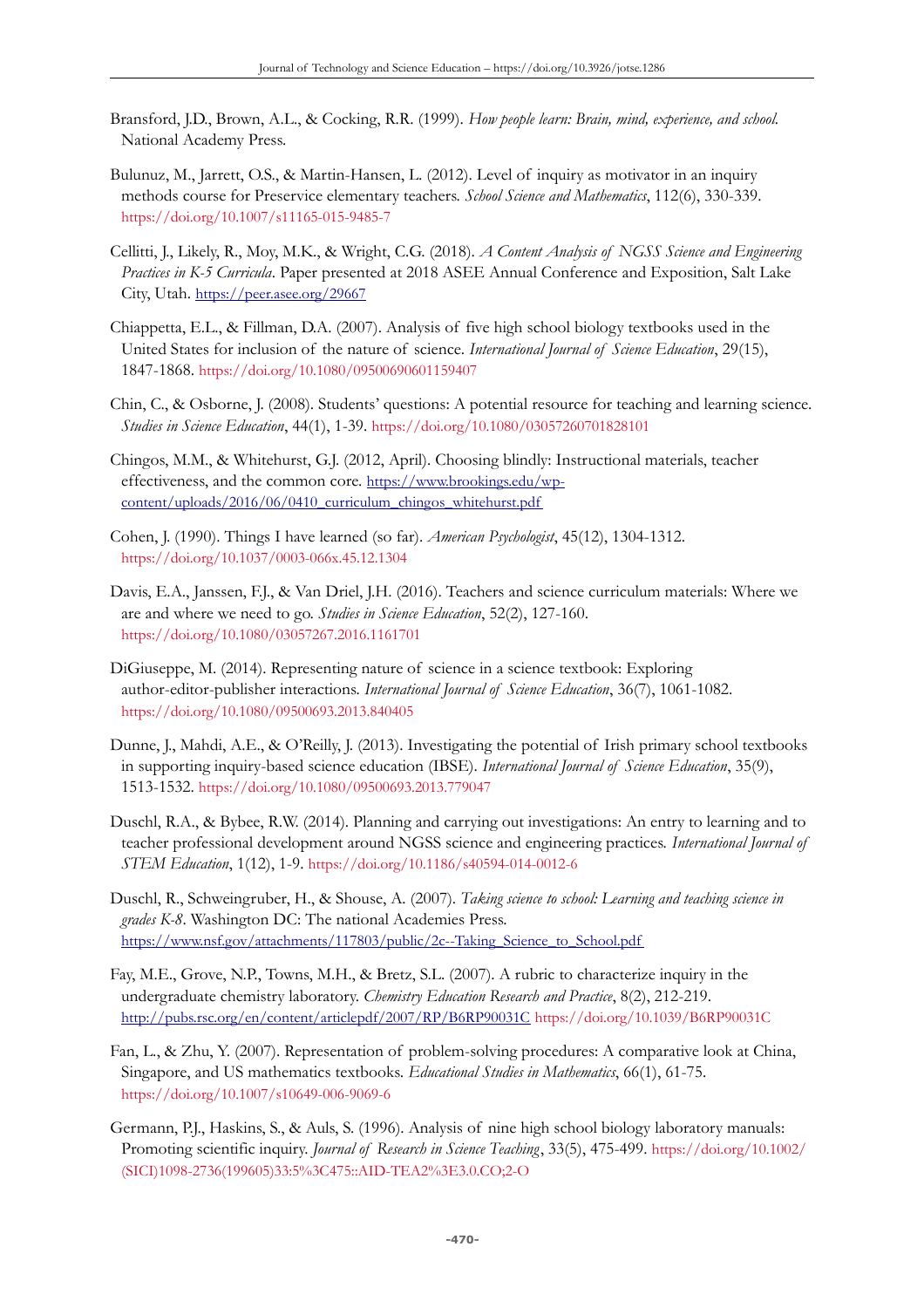- Herron, M.D. (1971). The nature of scientific enquiry. *The School Review*, 79(2), 171-212. [http://www.jstor.org/stable/1084259?seq=1#page\\_scan\\_tab\\_contents](http://www.jstor.org/stable/1084259?seq=1#page_scan_tab_contents) <https://doi.org/10.1086/442968>
- Hsieh, H., & Shannon, S.E. (2005). Three approaches to qualitative content analysis. *Qualitative Health Research*, 15(9), 1277-1288. <https://doi.org/10.1177/1049732305276687>
- Inkinen, J., Klager, C., Juuti, K., Schneider, B., Salmela-Aro, K., Krajcik, J., et al. (2020). High school students' situational engagement associated with scientific practices in designed science learning situations. *Science Education*, 104(4), 667-692. <https://doi.org/10.1002/sce.21570>
- Kahveci, A. (2010). Quantitative analysis of science and chemistry textbooks for indicators of reform: A complementary perspective. *International Journal of Science Education*, 32(11), 1495-1519. <https://doi.org/10.1080/09500690903127649>
- Krajcik, J. (2015). Three-dimensional instruction: Using a new type of teaching in the science classroom. *The Science Teacher*, 82(8), 50-52. [https://doi.org/10.2505/4/tst15\\_082\\_08\\_50](https://doi.org/10.2505/4/tst15_082_08_50)
- Krippendorff, K. (2013). *Content Analysis*. *An Introduction to Its Methodology* (3rd ed.). California, CA: Sage Publications.
- Kulgemeyer, C., & Schecker, H. (2014). Research on educational standards in German science education – Towards a model of student competences. *EURASIA Journal of Mathematics, Science and Technology Education*, 10(4), 257-269. <https://doi.org/10.12973/eurasia.2014.1081a>
- Leonard, M.J., Kalinowski, S.T., & Andrews, T.C. (2014). Misconceptions yesterday, today, and tomorrow. *CBE—Life Sciences Education*, 13(2), 179-186. <https://doi.org/10.1187/cbe.13-12-0244>
- McNeill, K.L., & Krajcik, J. (2009). Synergy between teacher practices and curricular scaffolds to support students in using domain-specific and domain-general knowledge in writing arguments to explain phenomena. *Journal of the Learning Sciences*, 18(3), 416-460. <https://doi.org/10.1080/10508400903013488>
- McNeill, K., Katsh-Singer, R., & Pelletier, P. (2015). Assessing science practices: Moving your class along a continuum. *Science Scope*, 39(4), 21-28. [https://doi.org/10.2505/4/ss15\\_039\\_04\\_21](https://doi.org/10.2505/4/ss15_039_04_21)
- Mercer, N., Dawes, L., Wegerif, R., & Sams, C. (2004). Reasoning as a scientist: Ways of helping children to use language to learn science. *British Educational Research Journal*, 30(3), 359-377. <https://doi.org/10.1080/01411920410001689689>
- Millar, R., Osborne, J., & Nott, M. (1998). Science education for the future. *School Science Review*, 80(291), 19-25.
- Millar, R. (2010). *Analysing practical activities to assess and improve effectiveness*. Hatfield: Association for Science Education. [https://www.researchgate.net/publication/264889206\\_Analysing\\_practical\\_science\\_activities\\_to\\_assess\\_and\\_impr](https://www.researchgate.net/publication/264889206_Analysing_practical_science_activities_to_assess_and_improve_their_effectiveness) ove their effectiveness
- Miller, E., Manz, E., Russ, R., Stroupe, D., & Berland, L. (2018). Addressing the epistemic elephant in the room: Epistemic agency and the next generation science standards. *Journal of Research in Science Teaching*, 55(7), 1053-1075. <https://doi.org/10.1002/tea.21459>
- Mody, C.C. (2015). Scientific practice and science education. *Science Education*, 99(6), 1026-1032. <https://doi.org/10.1002/sce.21190>
- Mullis, I.V.S., Martin, M.O., Foy, P., & Arora, A. (2012). *The TIMSS 2011 International Results in Mathematics*. Chestnut Hill, MA: TIMSS & PIRLS International Study Center, Boston College. <https://timssandpirls.bc.edu/timss2011/international-results-mathematics.html>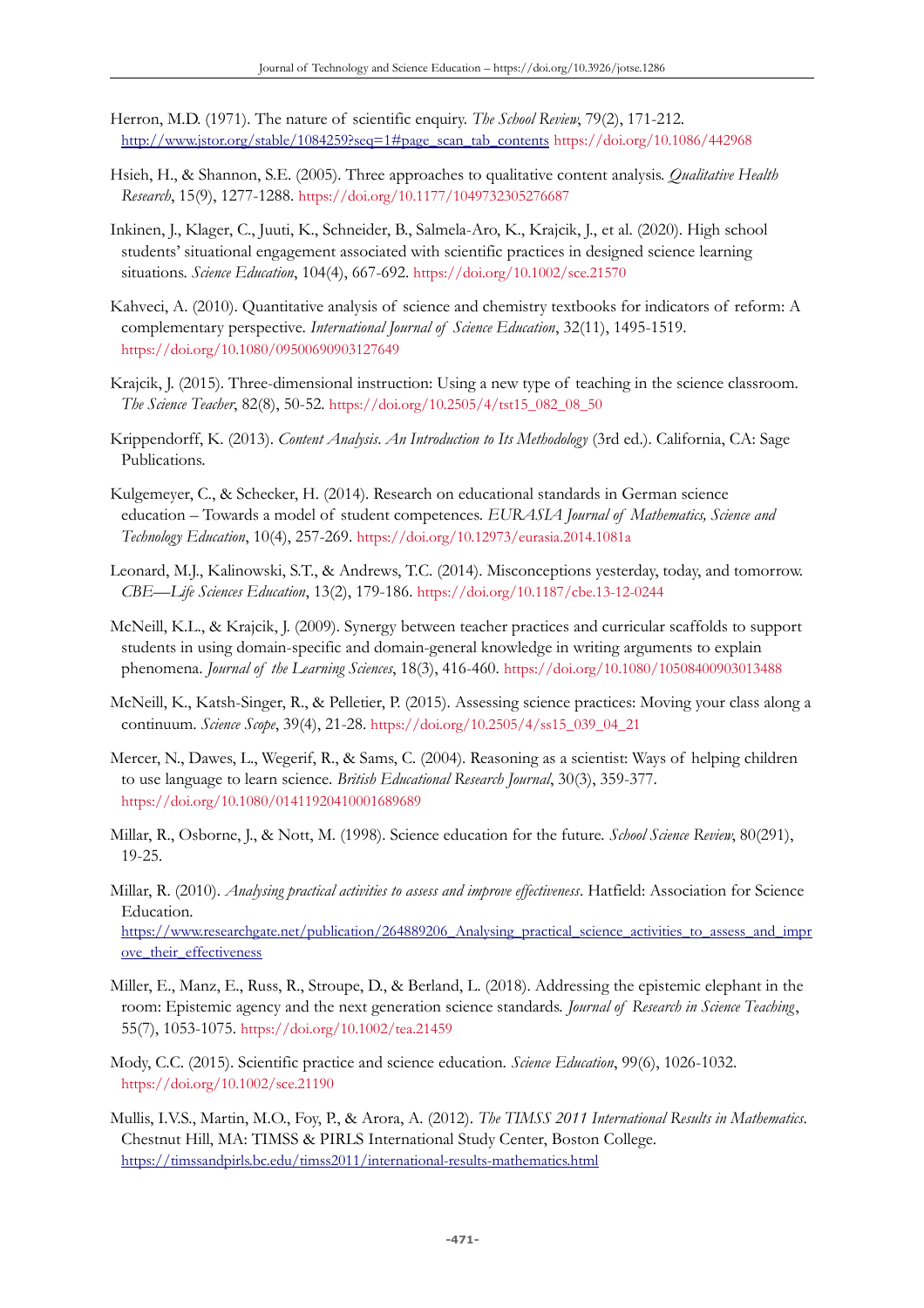- National Research Council (NRC) (1996). *National Science Education Standards*. Washington, DC: The National Academies Press. <https://doi.org/10.17226/4962>
- National Research Council (NRC) (2012). *A framework for K-12 science education: Practices, crosscutting concepts, and core ideas*. Washington, DC: The National Academies Press. <https://doi.org/10.17226/13165>
- Nersessian, N. (2008). Inquiry: How science works: Model–based reasoning in scientific practice. In Duschl, R.A., & Grandy, R.E. (Eds.), *Teaching Scientific Inquiry: Recommendations for Research and Implementation* (57-79). Rotterdam: Sense Publishers. [https://doi.org/10.1163/9789460911453\\_005](https://doi.org/10.1163/9789460911453_005)
- NGSS Lead States (2013). *Next Generation Science Standards: For States, By States*. Washington, DC: The National Academies Press. <https://doi.org/10.17226/18290>
- Organisation for Economic Co-operation and Development (OECD) (2013). PISA 2012 Assessment and *Analytical Framework: Mathematics, Reading, Science, Problem Solving and Financial Literacy.* Paris, France: OECD Publishing. <https://dx.doi.org/10.1787/9789264190511-en>
- Organisation for Economic Co operation and Development (OECD) (2016). ‐ *PISA 2015 results: Excellence and equity in education (I).* Paris, France: OECD Publishing. <https://doi.org/10.1787/9789264266490-en>
- Orton, T., & Roper, T. (2000). Science and mathematics: A relationship in need of counselling? *Studies in Science Education*, 35(1), 123-153. <https://doi.org/10.1080/03057260008560157>
- Pearson, P.D., Moje, E., & Greenleaf, C. (2010). Literacy and science: Each in the service of the other. *Science,* 328(5977), 459-463. <https://doi.org/10.1126/science.1182595>
- Pierson, A.E., Clark, D.B., & Kelly, G.J. (2019). Learning progressions and science practices. *Science & Education*, 28(8), 833-841. <https://doi.org/10.1007/s11191-019-00070-0>
- Pimvichai, J., Yuenyong, C., & Buaraphan, K. (2019). Development of grade 10 students' scientific argumentation through the science-technology-society learning unit on work and energy. *Journal of Technology and Science Education*, 9(3), 428-441. <https://doi.org/10.3926/jotse.527>
- Reiser, B.J., Novak, M., Tipton, K., & Adams, L. (2017). Asking questions. In Schwarz, C.V., Passmore, C., & Reiser, B.J. (Eds.), *Helping students make sense of the world using next generation science and engineering practices*  (87-108). Arlington, VA: National Science Teachers Associations Press.
- Sandoval, W.A., & Reiser, B.J. (2004). Explanation-driven inquiry: Integrating conceptual and epistemic scaffolds for scientific inquiry. *Science Education*, 88(3), 345-372. <https://doi.org/10.1002/sce.10130>
- Schneider, M., & Hardy, I. (2013). Profiles of inconsistent knowledge in children's pathways of conceptual change. *Developmental Psychology*, 49(9), 1639-1649. <https://doi.org/10.1037/a0030976>
- Schwarz, C.V., Reiser, B.J., Davis, E.A., Kenyon, L., Achér, A., Fortus, D., et al. (2009). Developing a learning progression for scientific modeling: Making scientific modeling accessible and meaningful for learners. *Journal of Research in Science Teaching*, 46(6), 632-654. <https://doi.org/10.1002/tea.20311>
- Strijbos, J., Martens, R.L., Prins, F.J., & Jochems, W.M. (2006). Content analysis: What are they talking about? *Computers & Education*, 46(1), 29-48. <https://doi.org/10.1016/j.compedu.2005.04.002>
- Tamir, P., & Lunetta, V.N. (1981). Inquiry-related tasks in high school science laboratory handbooks. *Science Education*, 65(5), 477-484. <https://doi.org/10.1002/sce.3730650503>
- Vojíř, K., & Rusek, M. (2019). Science education textbook research trends: A systematic literature review. *International Journal of Science Education*, 41(11), 1496-1516. <https://doi.org/10.1080/09500693.2019.1613584>
- Wenning, C.J. (2007). Assessing inquiry skills as a component of scientific literacy. *Journal of Physics Teacher Education Online*, 4(2), 21-24. [http://www2.phy.ilstu.edu/pte/publications/assessing\\_ScInq.pdf](http://www2.phy.ilstu.edu/pte/publications/assessing_ScInq.pdf)